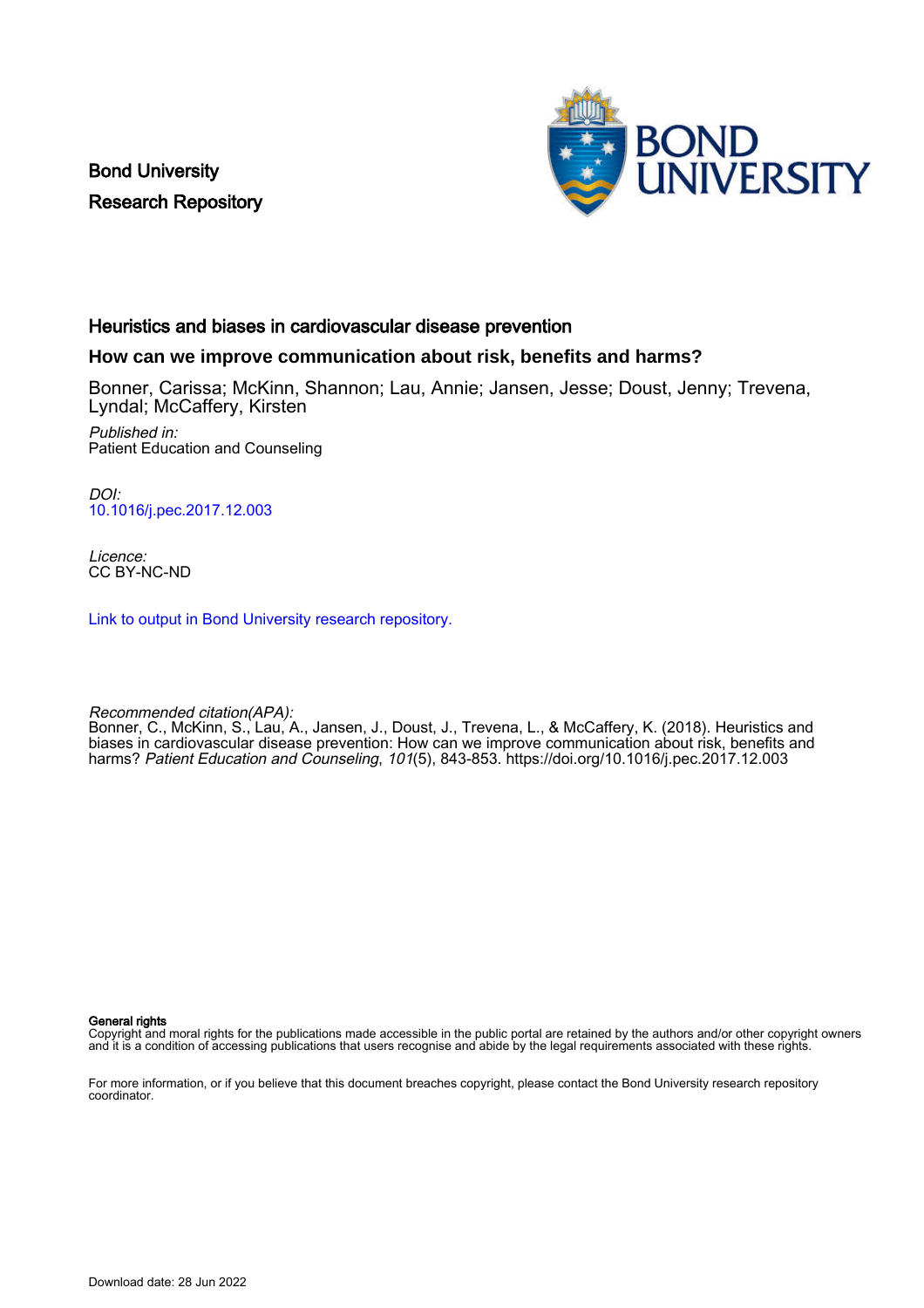# **Title: Heuristics and biases in cardiovascular disease prevention: How can we improve communication about risk, benefits and harms?**

Authors: Carissa Bonner<sup>a</sup>, Shannon McKinn<sup>a</sup>, Annie Lau<sup>b</sup>, Jesse Jansen<sup>a</sup>, Jenny Doust<sup>c</sup>, Lyndal Trevena<sup>a</sup>, Kirsten McCaffery<sup>a</sup>

# Affiliations:

a. Sydney School of Public Health, The University of Sydney, Sydney, Australia

Emails: carissa.bonner@sydney.edu.au, shannon.mckinn@sydney.edu.au,

jesse.jansen@sydney.edu.au, lyndal.trevena@sydney.edu.au,

kirsten.mccaffery@sydney.edu.au

b. Centre for Health Informatics, Australian Institute of Health Innovation, Macquarie

University, Sydney, Australia

Emails: annie.lau@mq.edu.au

c. Faculty of Health Sciences & Medicine, Bond University, Robina, Australia

Emails: jdoust@bond.edu.au

Corresponding author at:

Dr Carissa Bonner

Edward Ford Building (A27)

The University of Sydney

NSW 2006, Australia

Ph: +612 9351 7125 / Fax: +612 9351 7420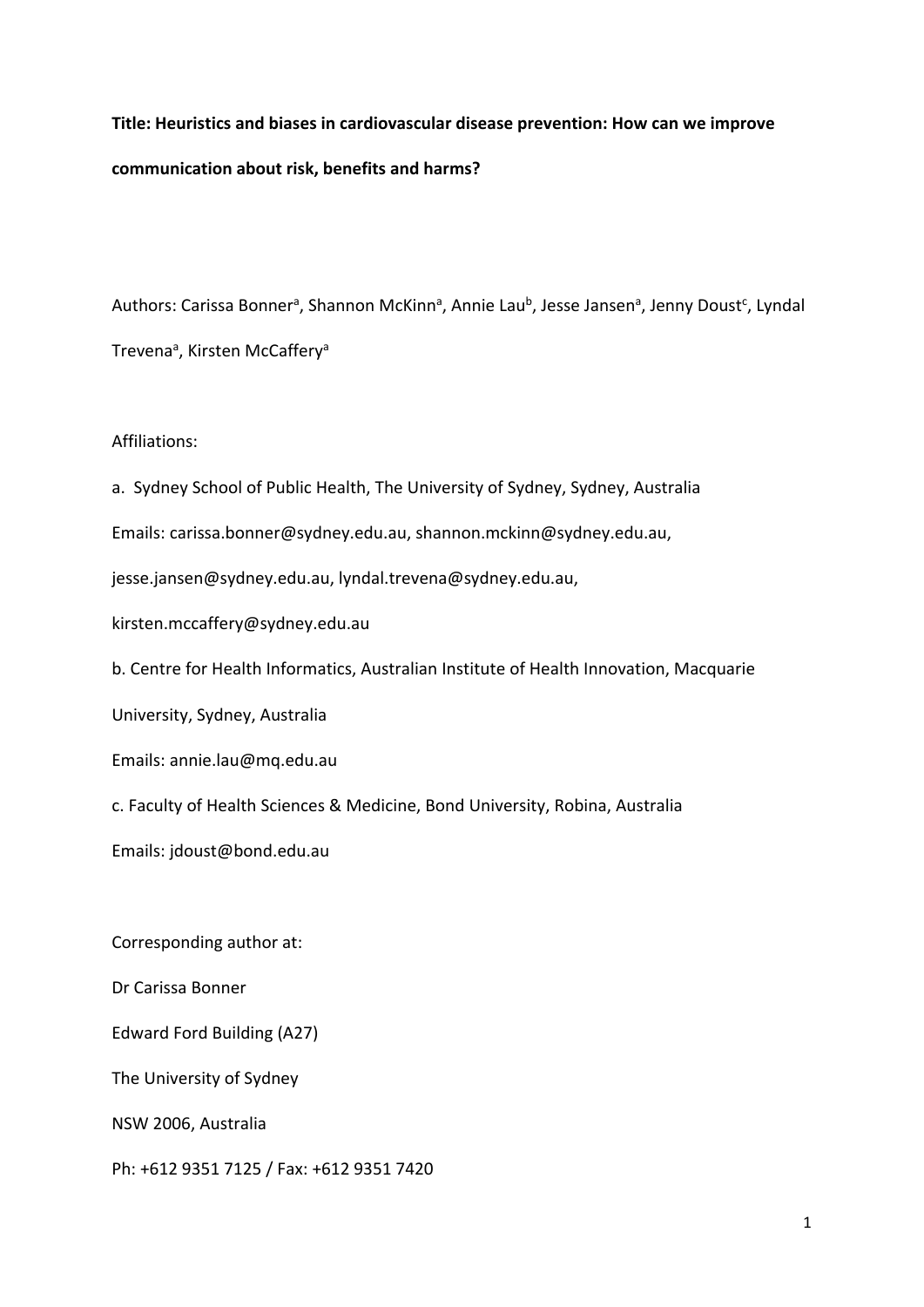Email: carissa.bonner@sydney.edu.au

Key words: cardiovascular disease, risk communication, risk assessment, risk formats,

heuristics, qualitative research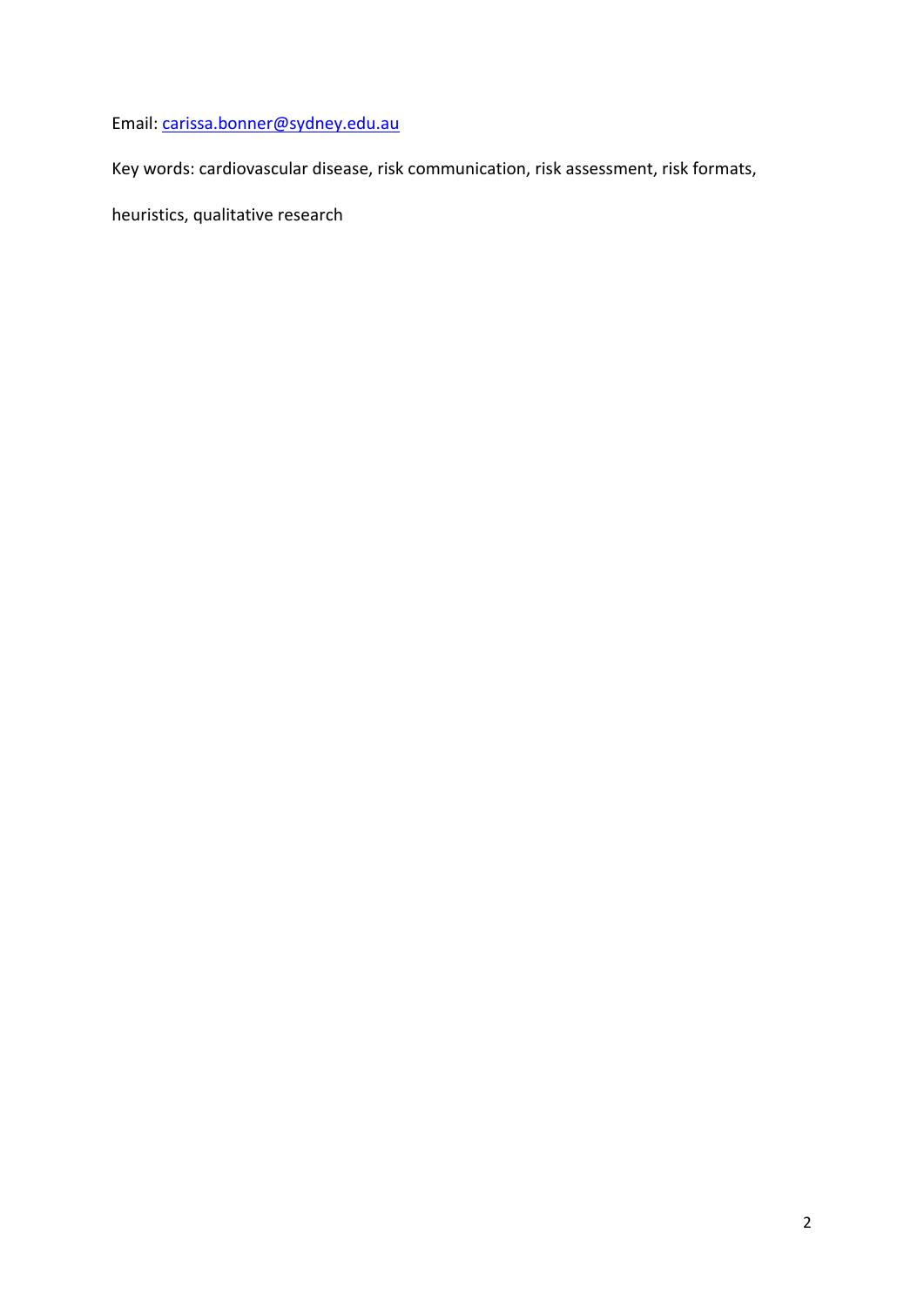#### **ABSTRACT**

**Objective:** Cardiovascular disease (CVD) prevention guidelines recommend medication based on the probability of a heart attack/stroke in the next 5‐10 years. However, heuristics and biases make risk communication challenging for doctors. This study explored how patients interpret personalised CVD risk results presented in varying formats and timeframes.

**Methods:** GPs recruited 25 patients with CVD risk factors and varying medication history. Participants were asked to 'think aloud' while using two CVD risk calculators that present probabilistic risk in different ways, within a semi‐structured interview. Transcribed audio‐ recordings were coded using Framework Analysis.

**Results:** Key themes were: 1) numbers lack meaning without a reference point; 2) risk results need to be both credible and novel; 3) selective attention to intervention effects. Risk categories (low/moderate/high) provided meaningful context, but short‐term risk results were not credible if they didn't match expectations. Colour‐coded icon arrays showing the effect of age and interventions were seen as novel and motivating. Those on medication focused on benefits, while others focused on harms.

**Conclusion:** CVD risk formats need to be tailored to patient expectations and experiences in order to counteract heuristics and biases.

**Practice implications:** Doctors need access to multiple CVD risk formats to communicate effectively about CVD prevention.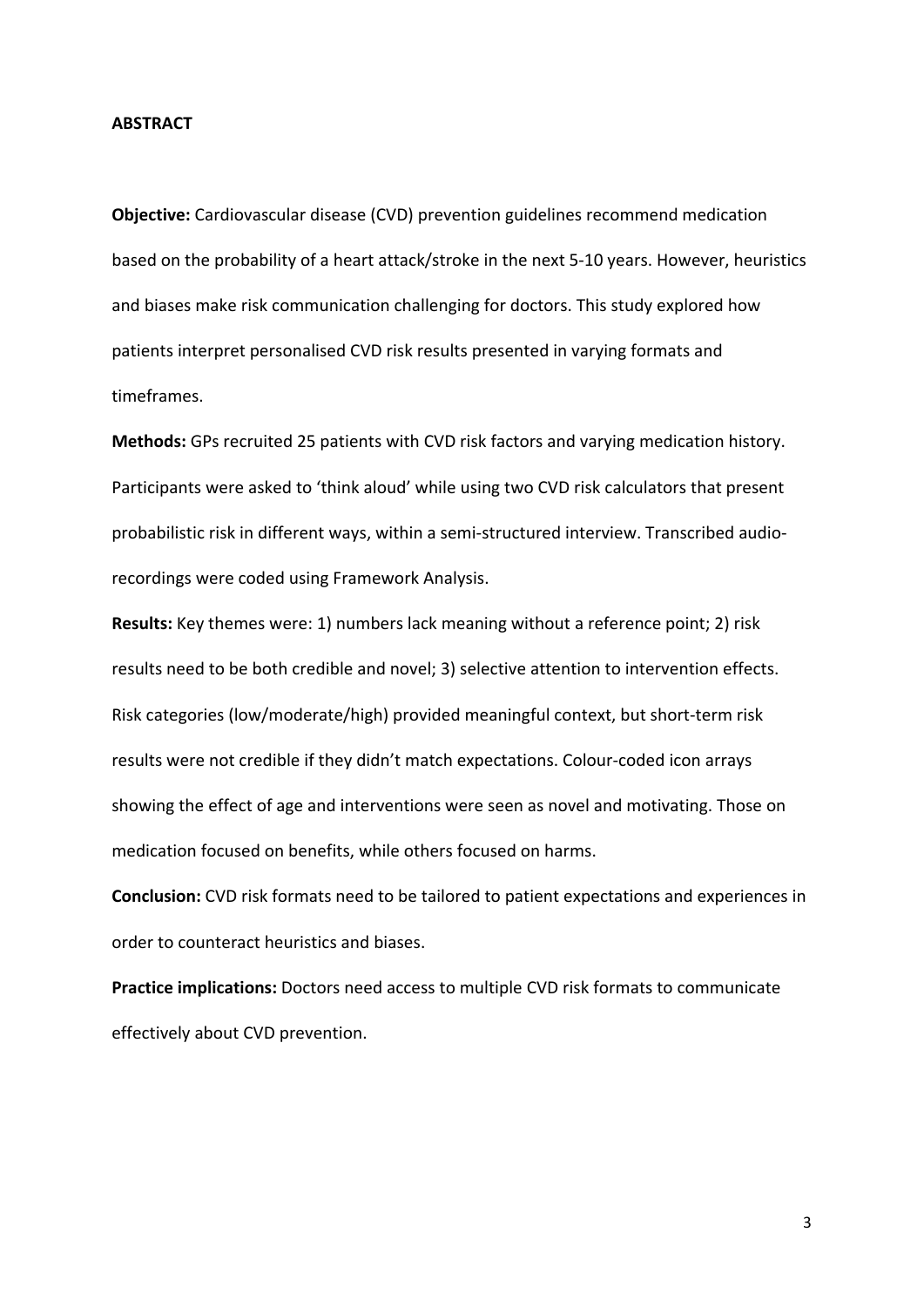#### **1. INTRODUCTION**

#### **1.1 The role of risk in CVD prevention**

For cardiovascular disease (CVD) prevention, probabilistic risk is central to clinical guidelines that determine whether medication should be prescribed to a patient [1]. CVD risk calculators based on large cohort studies take modifiable (e.g. blood pressure, cholesterol, smoking) and non-modifiable (e.g. age, sex, diabetes) risk factors into account, to identify patients at highest risk of a heart attack or stroke [2, 3]. This is a better way to recommend medication than treating blood pressure or cholesterol as isolated risk factors, because it targets patients at highest risk who are most likely to benefit from taking medication [4]. Different countries use varying 5‐10 year risk models with different treatment thresholds [1]. Ten year models include a US calculation with race as a risk factor and a 7.5% threshold for medication; a UK calculation that includes socio-economic area and a 10% threshold; and a European model that differentiates between low and high risk countries with a 10% threshold [5‐7]. Five year models include Framingham calculations used in Australia and New Zealand with a 15% medication threshold for general populations and lower thresholds for high risk ethnicities [8‐10].

#### **1.2 The importance of communication in CVD risk assessment**

Qualitative research has found the meaning of CVD risk can be confused by uncertainty about the role of risk factors in a particular model, and conflicting results when different models are used for the same patient [11, 12]. Doctors and patients may be unaware of how model assumptions affect the risk result: the specific CVD outcomes (e.g. mortality versus heart attack), timeframes (e.g. 5 versus 10-year risk) and medication thresholds (e.g. prescribe at 10% versus 15% risk) all have a big impact on the final result. Doctors report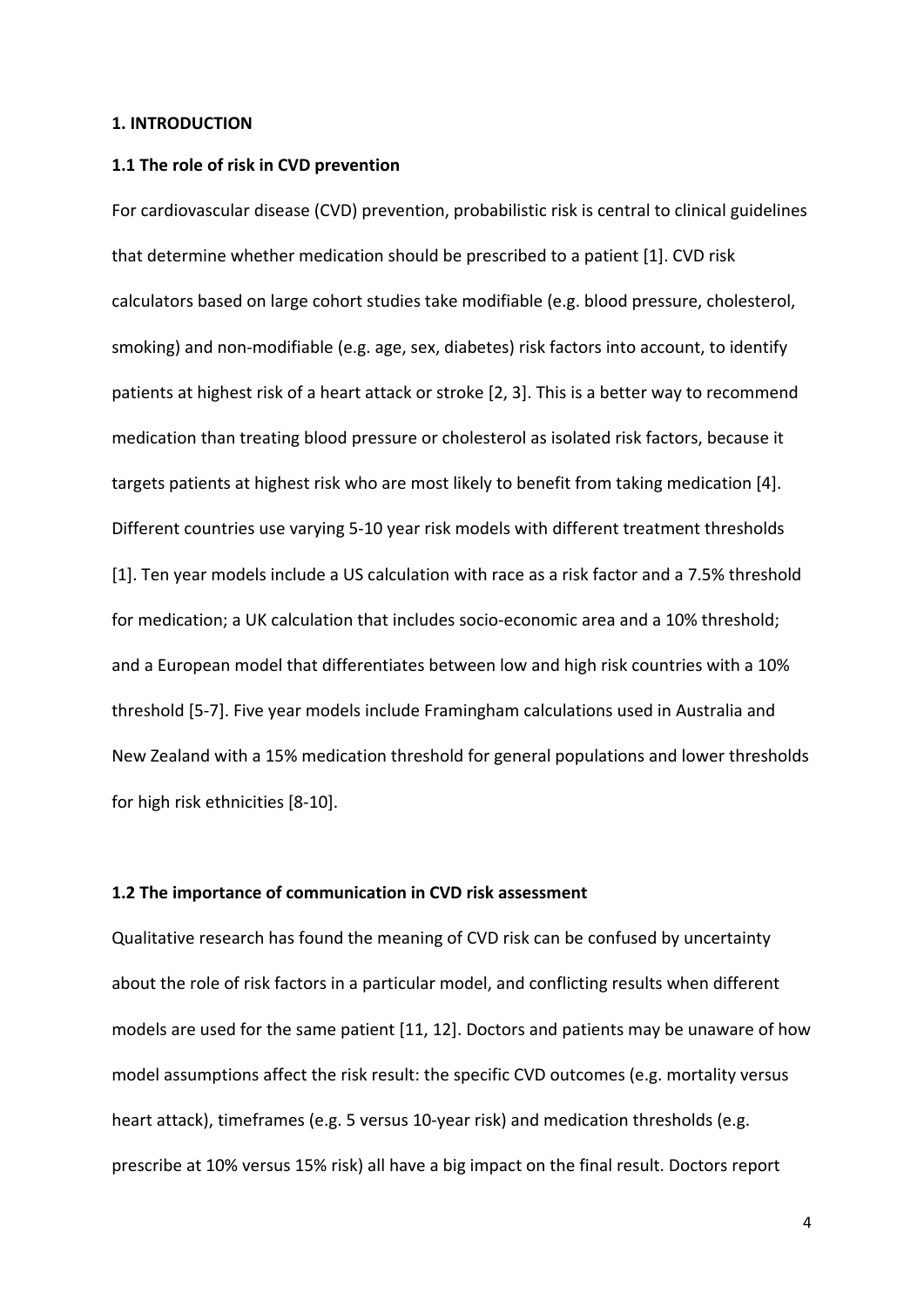communication as a key barrier to using risk calculators, as the relationship between CVD risk and prescribed medication can be a challenging concept to convey [13, 14]. 'High risk' is easier to explain in relation to blood pressure and cholesterol results [13, 15], but it is less obvious that the strongest drivers of CVD risk are non‐modifiable: age and sex [1]. Doctor‐ patient communication is especially challenging in two situations: 1) low risk patients who may progress to high risk unless they make lifestyle changes (e.g. a young overweight smoker with mildly elevated blood pressure), and 2) low risk patients who would be treated for isolated risk factors under previous guidelines (e.g. high cholesterol but no other risk factors), but would actually be classified as low risk if a probabilistic risk calculation was undertaken [13, 14, 16]. Doctors worry that probabilistic risk estimates may undermine lifestyle change messages if the number is perceived as 'low', or equally it may cause anxiety if perceived to be 'high' [13, 14]. Other challenges include explaining risk to patients with low health literacy [17]. Many patients remain unaware of their CVD risk, its meaning and the rationale for medication or lifestyle recommendations [14].

#### **1.3 What we already know about CVD risk communication**

We know from the broader risk communication literature that absolute probabilities and natural frequencies are better understood than relative risk formats, and that visual aids can be helpful especially when combined with verbal descriptions [18]. A review of CVD risk format studies recommended probabilities, frequencies, graphs and shorter time frames, but most of the included studies were based on hypothetical risk over 10 years or longer [19]. Cognitive psychology research shows that decision making based on probabilistic risk is also influenced by many heuristics and biases, including three key phenomena that may influence CVD risk perception: availability, representativeness, and anchoring and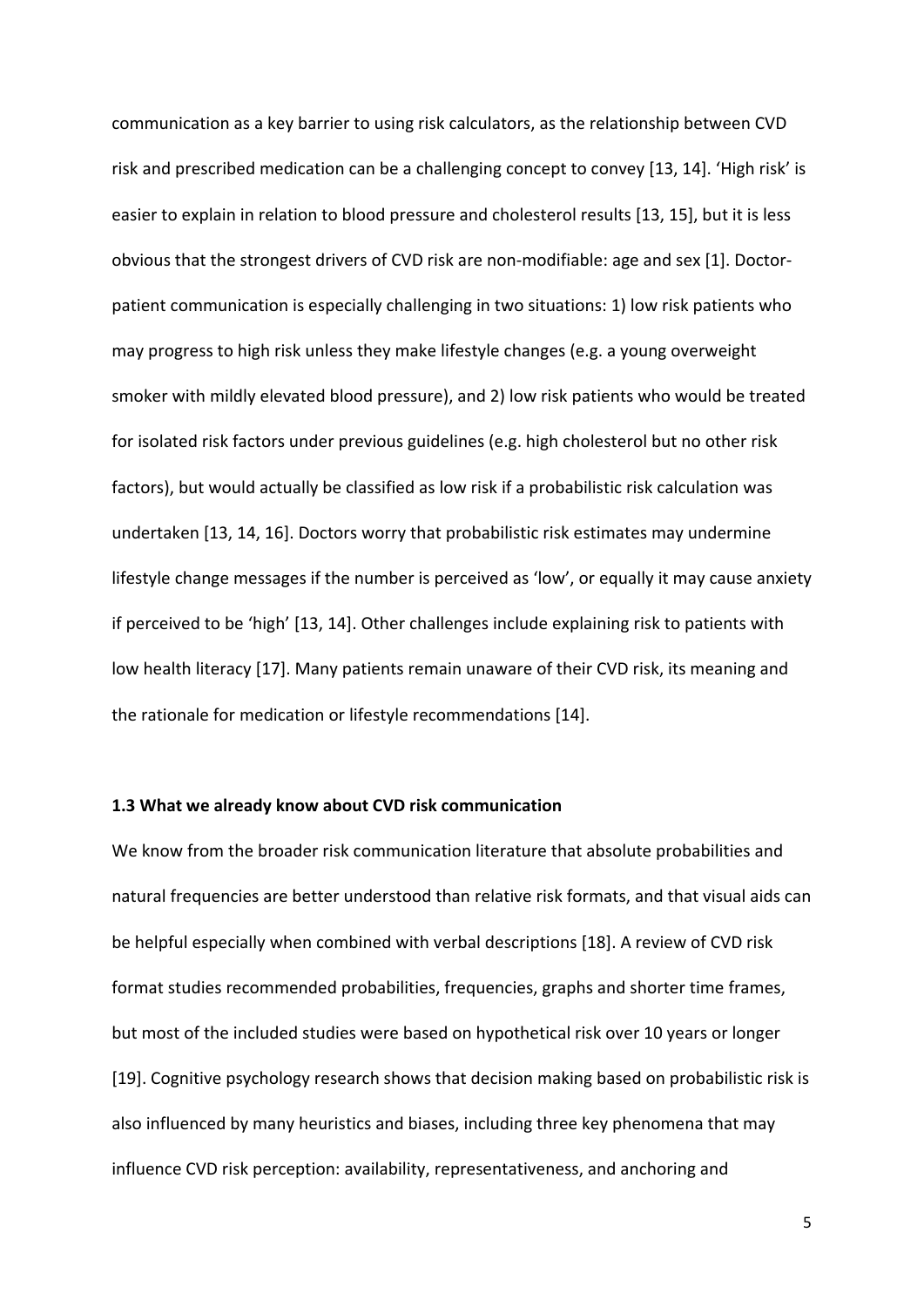adjustment [20, 21]. For availability, people will judge risk based on how easily they can access the mental image of a CVD event. For representativeness, they will judge how likely a risk profile matches their perception of a typical "high risk" person. For anchoring and adjustment, people will pay most attention to the salient risk number with insufficient adjustment for contextual information such as the timeframe for the risk (e.g. 20% risk over 10 years seems higher than 10% risk over 5 years). Since previous research has focused on hypothetical 10 year risk, we sought to address a gap in the literature by exploring patients' personalised risk in both 5 and 10 year timeframes, to better reflect current CVD prevention guidelines and clinical practice.

#### **1.4 Aim**

The aim of this study was to explore how patients make sense of and interpret CVD risk results presented in a variety of numerical, verbal and graphical formats, including both shorter (5 year) and longer (10 year) timeframes.

#### **2. METHODS**

#### **2.1 Recruitment**

General Practitioners (GPs) in New South Wales, Australia invited patients aged 35‐74 years with CVD risk factors. From returned expression of interest forms, purposive sampling was used to recruit 25 participants. In line with the qualitative approach, we aimed to recruit a diverse rather than representative sample [22], by selecting patients with varying CVD risk factors (e.g. age, gender), medication use and experience of CVD events, ranging from low to high risk [3]. Analyses of 25 interviews suggested theoretical saturation with adequate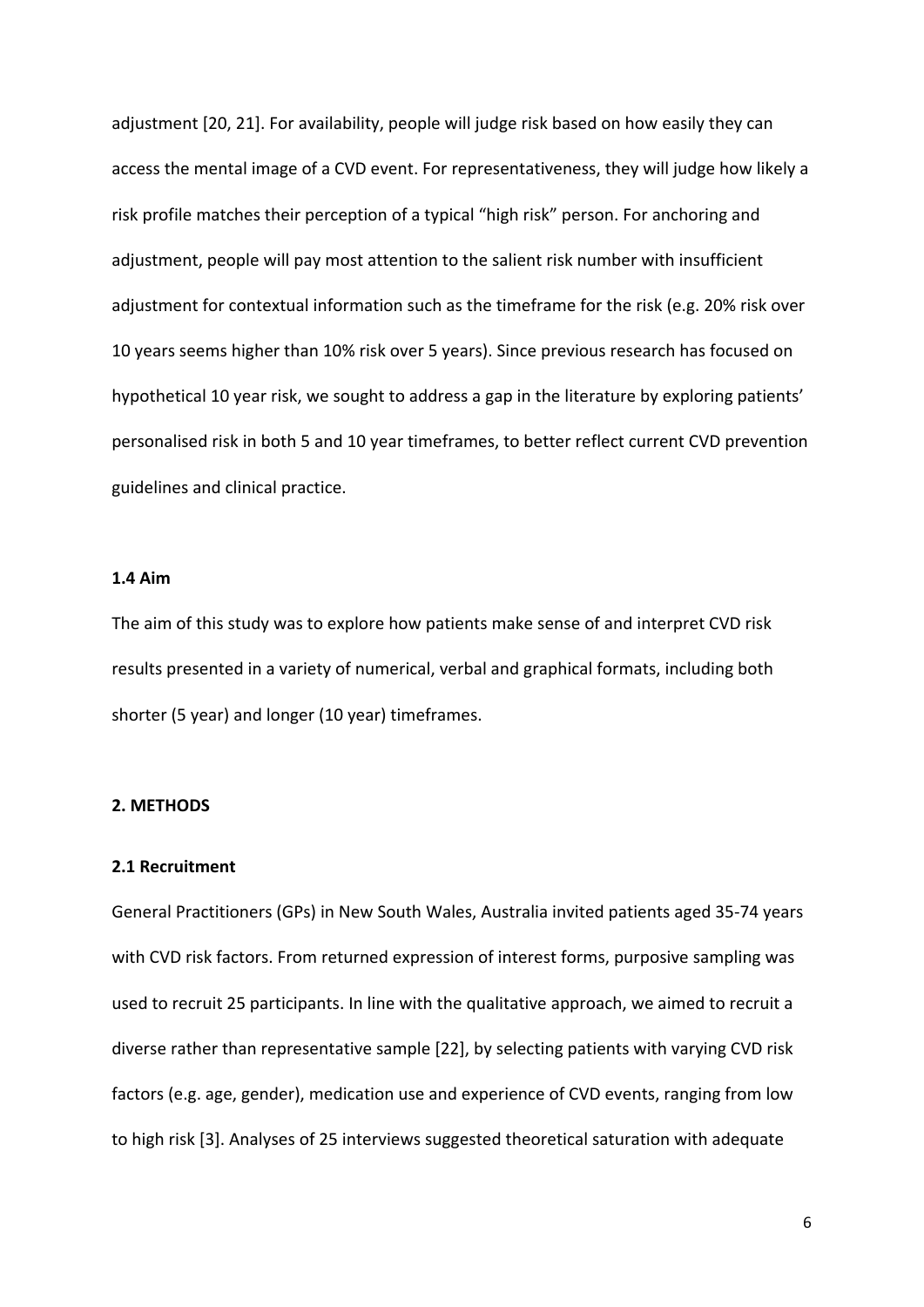explanation of meaningful formats for probabilistic risk, so no further recruitment was conducted [23]. Table 1 shows participants were most likely to be female (60%), aged 65‐74 (13%), were currently taking at least one CVD‐related medication (56%), and their pre‐ medication risk was estimated to be low (<10% over 5 years) under current Australian guidelines (84%). However, there was a wide range in each of these factors. The average risk result was 5.8% for 5‐year risk (range 0‐16%), and 15.1% for 10‐year risk (range 0‐37%). Ethics approval was obtained through the Sydney Local Health District.

| <b>Participant characteristics</b>                               | Number (%) |  |  |
|------------------------------------------------------------------|------------|--|--|
| Sex                                                              |            |  |  |
| Female                                                           | 15 (60)    |  |  |
| Male                                                             | 10 (40)    |  |  |
| Age                                                              |            |  |  |
| 35-44                                                            | 2(8)       |  |  |
| 45-54                                                            | 1(4)       |  |  |
| $55 - 64$                                                        | 9(36)      |  |  |
| 65-74                                                            | 13 (52)    |  |  |
| 5-year probabilistic risk result (estimated pre-medication risk) |            |  |  |
| Low $( < 10\%)$                                                  | 21 (84)    |  |  |
| Moderate (10-15%)                                                | 3(12)      |  |  |
| High (>15%)                                                      | 1(8)       |  |  |
| CVD prevention medication                                        |            |  |  |
| Never prescribed                                                 | 8(32)      |  |  |
| Ceased taking medication                                         | 3(12)      |  |  |
| Cholesterol medication only                                      | 5(20)      |  |  |
| Blood pressure medication only                                   | 2(8)       |  |  |
| Diabetes medication only                                         | 2(8)       |  |  |
| Cholesterol and BP medication                                    | 5(20)      |  |  |
| <b>Established CVD</b>                                           |            |  |  |
| No                                                               | 21 (84)    |  |  |
| Yes                                                              | 4(16)      |  |  |

# **Table 1: Participant characteristics**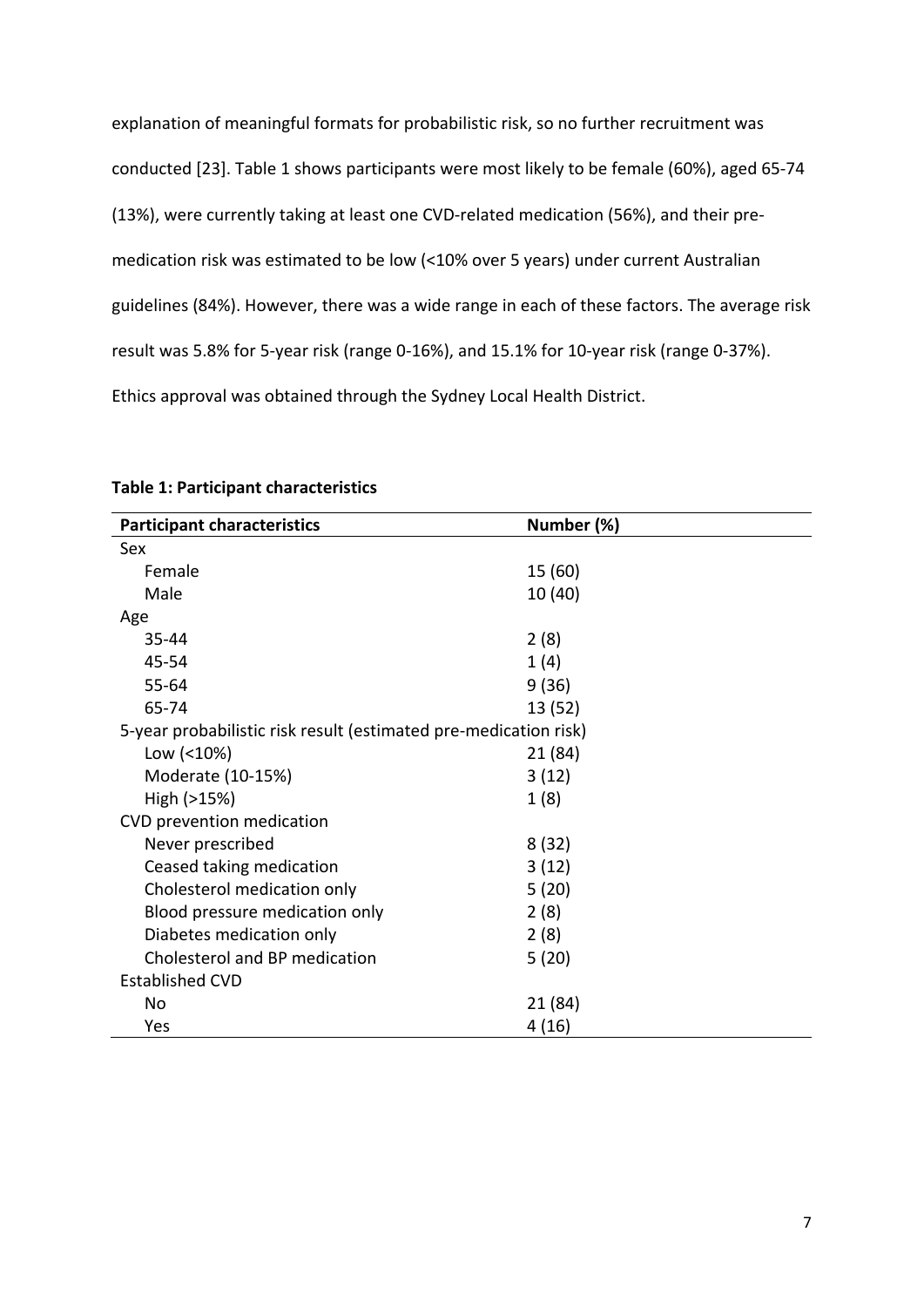**2.2 Materials** Two CVD risk calculators were used to explore a wide range of personalised risk formats (see Table 2 for key features, and Figures 1‐2 for examples). Interface 1 was developed by the authors to explore new 5‐year risk formats that were not available in existing online calculators, including an analogy (i.e. imagining 100 people sitting in a cinema) and a bar graph comparing 5‐year risk to target and average risk. This was embedded in the existing Healthy.me app, a personal health management system. The authors added the 5‐year Australian risk calculator to the app for this study, with changes made after the first 10 interviews to adapt useful features from Interface 2 into a 5‐year risk format. Interface 2 was a publicly available website that allows comparison of different CVD risk models and the estimated effect of medicine/lifestyle interventions on CVD risk using icon arrays. This calculator provides more detailed information in "enhanced results", but we changed this to "basic results" after the first 10 interviews to simplify the content.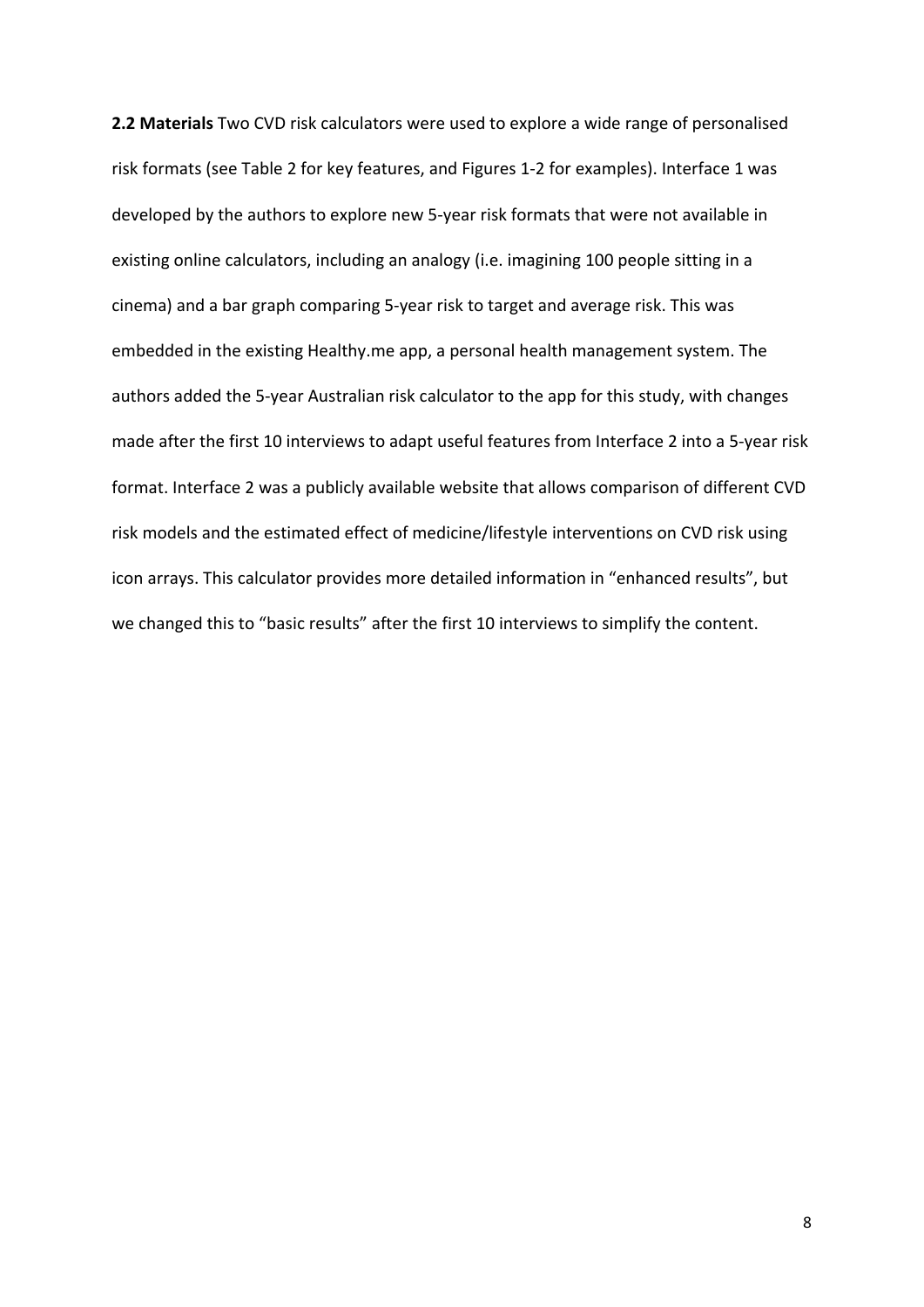| <b>Variable</b>     | Interface 1:                   | <b>Interface 2:</b>                    |
|---------------------|--------------------------------|----------------------------------------|
|                     | Healthy.me app                 | www.cvdcalculator.org                  |
| Timeframe           | 5-year risk based on           | 10-year risk (with adjustable          |
|                     | Framingham Risk                | timeframe for 1-9 years) based on      |
|                     | Equation                       | Framingham Risk Equation               |
| Include % risk      | Yes - % and risk category      | Yes - %, no risk category label        |
|                     | level (mild, moderate,         |                                        |
|                     | high)                          |                                        |
| Graphical           | Bar graph showing risk %       | Icon array based on 100 faces, with    |
| display             | compared to target risk        | red frowning faces for risk and green  |
|                     | for age and gender             | smiling faces for intervention benefit |
| <b>Risk factors</b> | Age, gender, smoking,          | Age, gender, smoking, diabetes,        |
| asked about         | diabetes, systolic blood       | systolic blood pressure, total/HDL     |
|                     | pressure, total/HDL            | cholesterol + family history           |
|                     | cholesterol                    | adjustment to risk result              |
| <b>Effect of</b>    | <b>Stage 1 (n=10</b>           | Enhanced results (Stage 1 only, n=10   |
| lifestyle &         | interviews):                   | interviews):                           |
| medication          | <b>Effect of interventions</b> | Additional medications ad              |
| interventions       | described in                   | supplements shown with little          |
| on risk (see        | management guidelines          | explanation of medical                 |
| Figures 1-2 for     | but not linked to              | terms/abbreviations, and risk/benefit  |
| examples)           | individual risk result         | broken down into baseline risk (from   |
|                     |                                | age/gender) versus modifiable risk     |
|                     | <b>Stage 2 (n=15</b>           | factors (from                          |
|                     | interviews):                   | smoking/cholesterol/blood pressure)    |
|                     | Added buttons to show          |                                        |
|                     | effect of cholesterol          | Basic results (Stage 1 and 2, n=25     |
|                     | medication and physical        | interviews):                           |
|                     | activity on risk result        | Click buttons to show relative benefit |
|                     | (both estimated to             | of lifestyle (e.g. physical activity,  |
|                     | reduced risk by 25%,           | Mediterranean diet) and medication     |
|                     | based on website               | (e.g. blood pressure/cholesterol       |
|                     | references)                    | lowering medication and aspirin)       |
|                     |                                | options                                |

#### **Table 2: Main differences between the two probabilistic risk calculators**

# **2.3 Process**

The participant experience of the two interfaces was very similar, using a tablet to explore the risk calculator component (see Figures 1‐2 for example results). A protocol including

think aloud instructions and semi‐structured interview methods was developed (see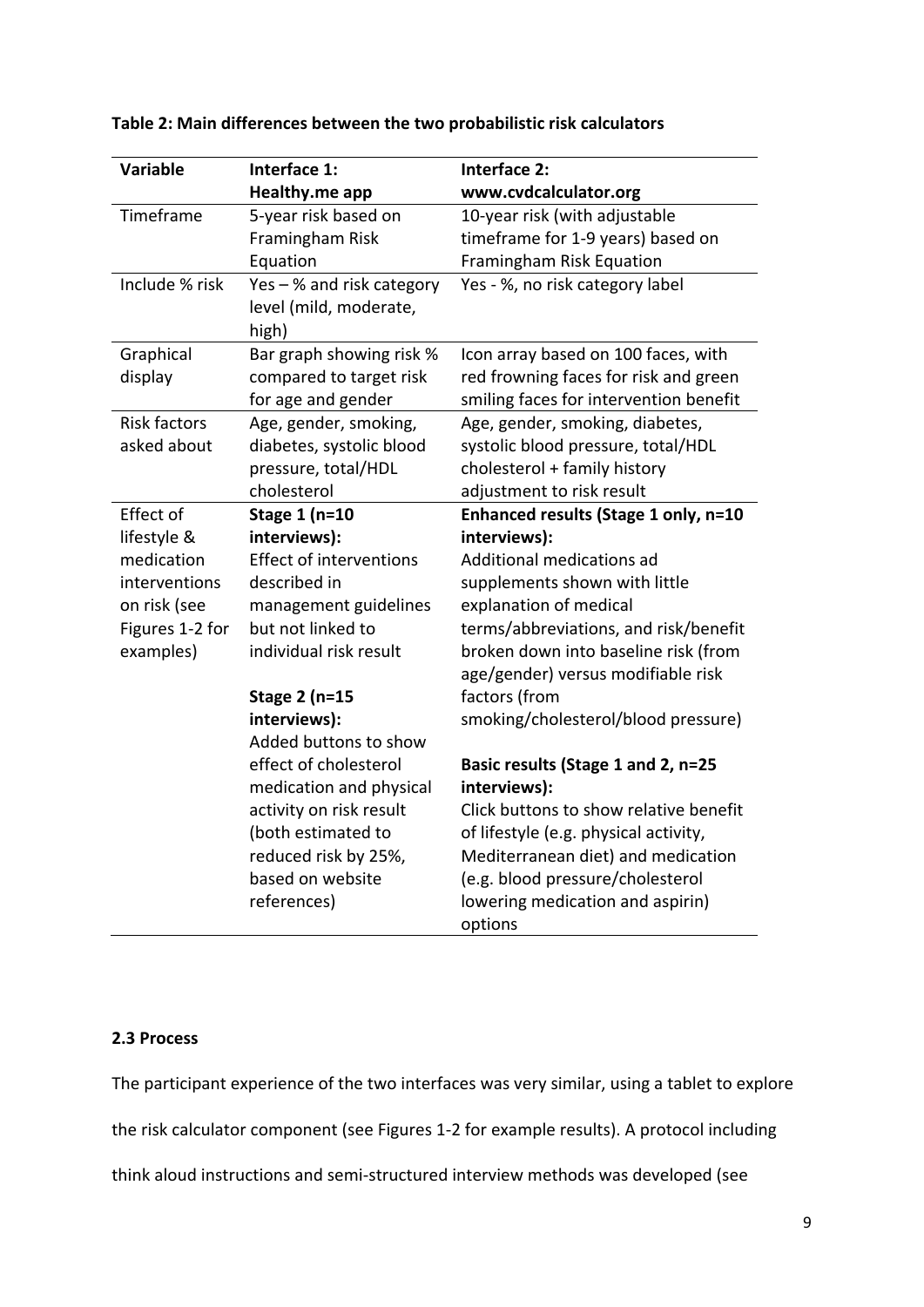Appendix 1), based on research showing that a concurrent think aloud protocol elicits more information about the user experience of written information, but additional insights can be gained retrospectively [24]. The interviewers (CB, SM) were trained in public health qualitative methods, and had previously used a similar protocol for a different risk calculator study [11]. Participants were asked to think aloud as they used each calculator, with minimal input from the interviewer. Participants were told that pre-medication risk factors should be used, and were provided with sex/age‐based averages if they could not recall their blood pressure or cholesterol. No interpretation of the results was provided until the end of the interview. In order to practice thinking aloud, participants described what they were doing while completing a simple 'spot the difference' task before using the risk calculators. A 'keep talking' sign was shown if the participant was silent for more than 10 seconds. The entire session was audio‐recorded and transcribed verbatim. Two changes were made after Stage 1 preliminary findings (n=10 interviews), and were retained for all Stage 2 interviews (n=15). Firstly, the Healthy.me risk calculator was altered to incorporate features of the website to investigate alternative ways of displaying 5‐year intervention effects. Secondly, the "enhanced" version of the website was not explicitly shown as the level of detail was confusing to participants (see Table 2 for further explanation).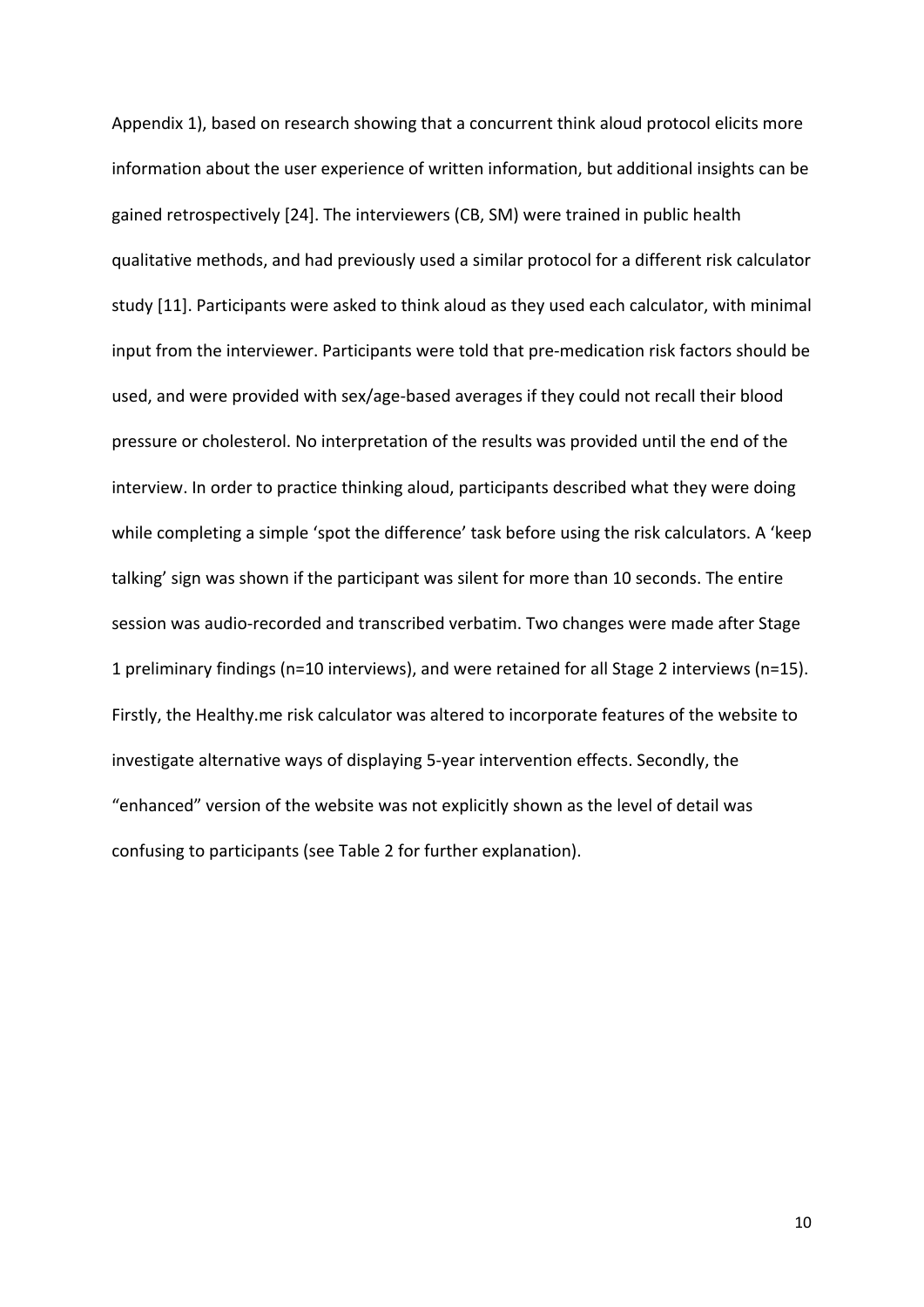

**Figure 1: Healthy.me App risk calculator (risk factor questions & risk result)**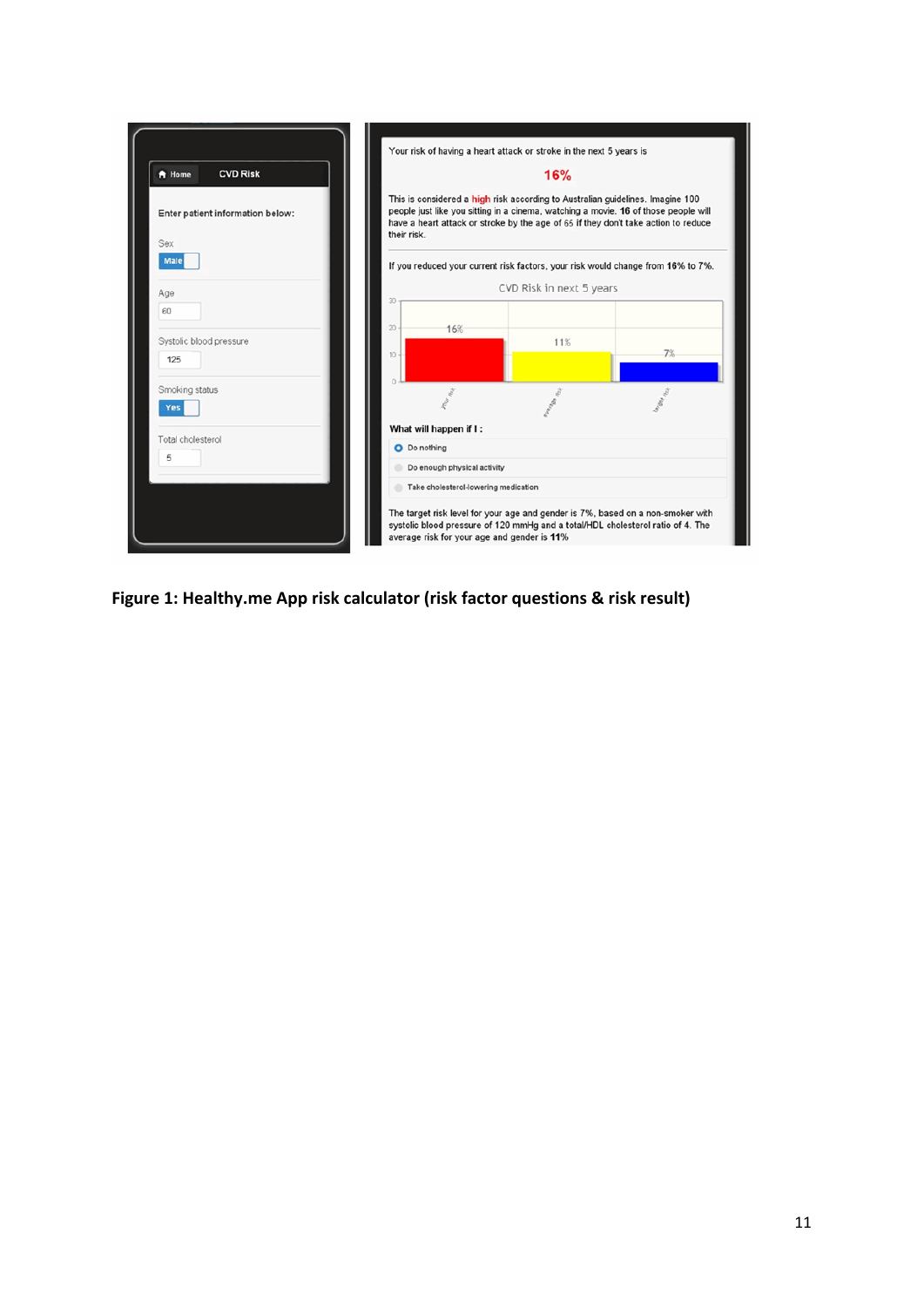

**Figure 2: www.cvdcalculator.org risk calculator (risk factor questions & risk result)**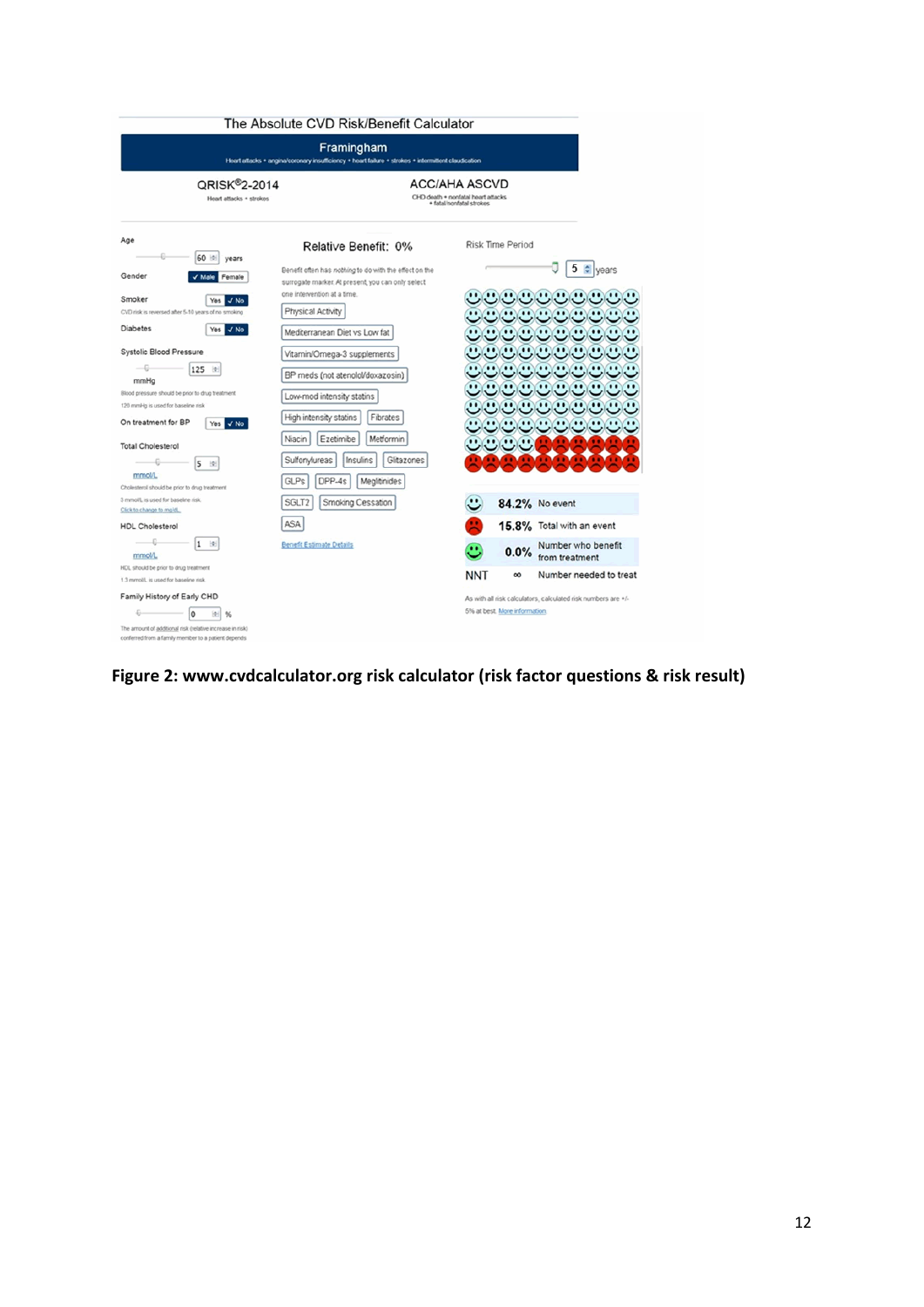#### **2.4 Analysis**

A Framework Analysis method was used to analyse the interview transcripts, which involves five steps [25]. 1) Familiarisation with the data: CB read through all 25 transcripts, recorded the calculator input/output for each participant from transcripts and field notes, and discussed this and transcript excerpts with all authors. 2) Creating a thematic framework: CB, SM and AL read a sample of Stage 1 transcripts and developed the initial framework. 3) Indexing: CB and SM coded the remaining Stage 1 and 2 transcripts according to the framework, with new themes and revisions to the framework discussed (see Appendix 2). 4) Charting: CB and SM summarised themes and supporting quotes from each transcript in the framework (a matrix with participants as rows and themes as columns), with discussion to resolve any disagreement. 5) Mapping and interpretation: CB examined the framework within and across themes and participants to identify overarching themes and relationships, SM read identified supporting/dissenting quotes for each theme to check the findings, and the results were discussed with all authors. Rigour was addressed by: repeated coding of transcripts by different team members to ensure a comprehensive themes list and framework was achieved; an iterative process of constant comparison between the existing framework and new data; detailed documentation of the analysis process; and discussion of emerging and final themes with all authors [26].

#### **3. RESULTS**

Three key themes were found across participants on and off medication.

#### **3.1 Theme 1: Numbers lack meaning without a reference point**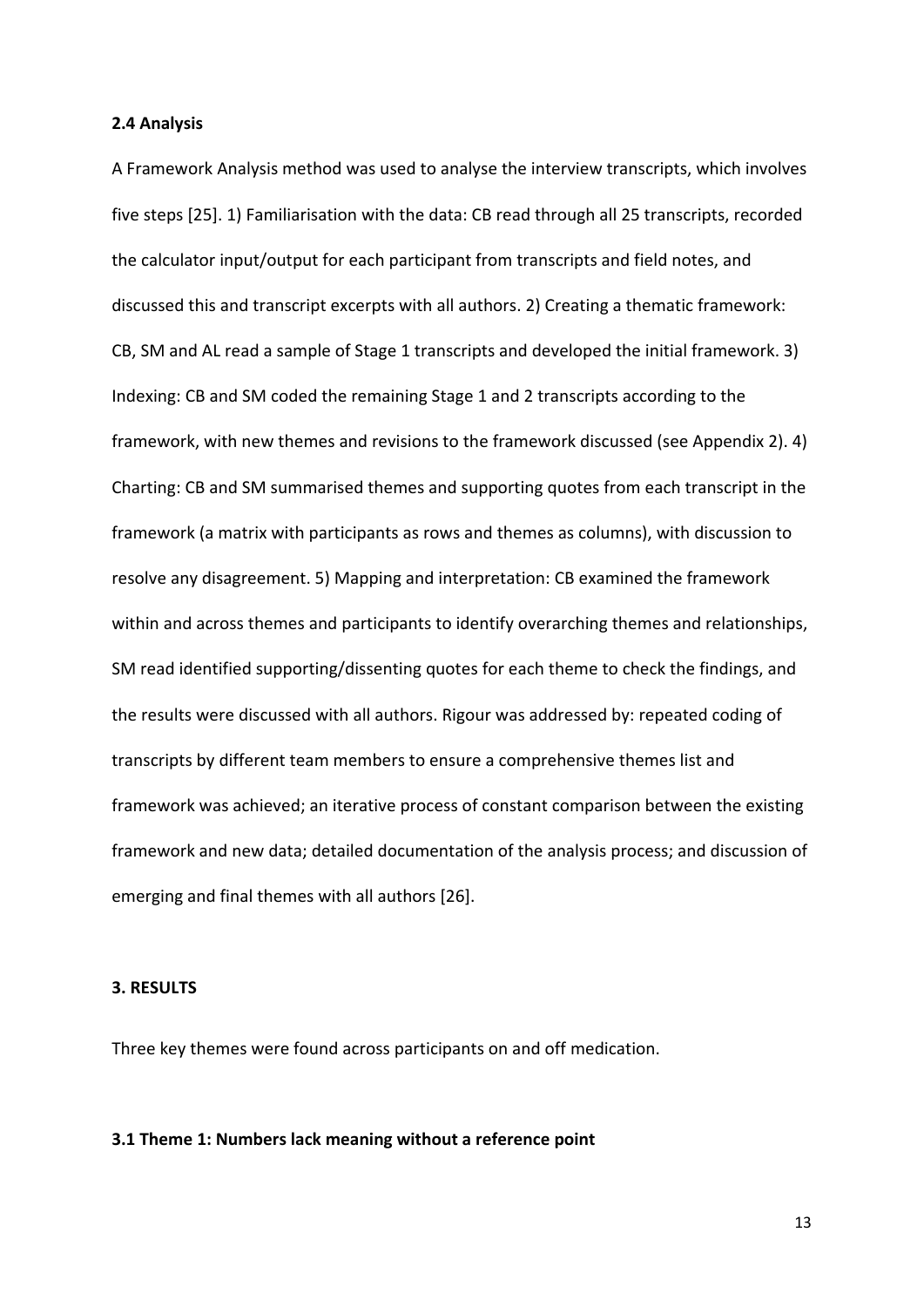Participants could not tell whether a percentage result was good or bad unless they linked it to an appropriate reference point, most commonly the risk category label (e.g. low risk or high risk). The timeframe and comparison to average or ideal risk was rarely mentioned by participants in the think aloud process, until prompted in the interview. Those who did not notice a reference point at all found the result difficult to interpret.

*"I've got no idea…no idea what it means." (ID54, F, 59 years, med ‐ diabetes)*

*"Well if it's 6.6%, my question is what's the percent out of? Is it a stat like across Australia for my age group that I'm looking at?" (ID69, F, 66 years, no med)*

Risk category labels were useful for providing context for the risk estimate, but the perceived threshold for 'high risk' was very variable and generally much higher than those provided in Australian guidelines (15% over 5 years).

*"Well 13% out of a hundred's pretty low. Anything under 25 is pretty low" (ID11, M, 59 years, no med)*

*"You know, 8%, 6% – it's okay. It's again a mathematical – it's a number, but doesn't have really such a big impact on one's life. You're low risk, medium, high. It's more when you're high that you need to do something." (ID25, M, 62 years, no med)*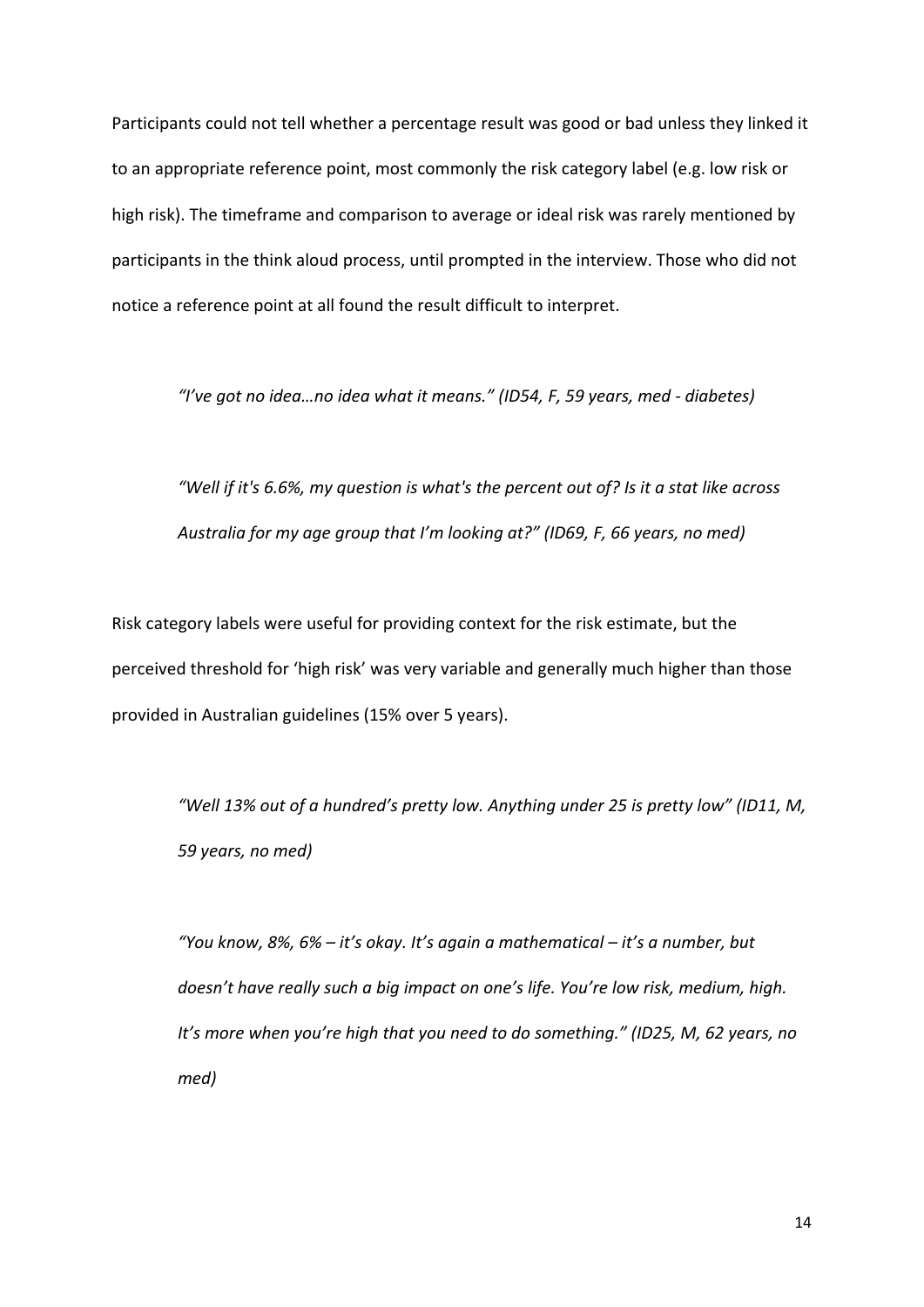Little attention was paid to the timeframe for the risk result in the think aloud process. This meant that the 10‐year website appeared to give a result that was approximately double the result in the 5‐year app. When asked about this difference, some participants felt that the 10‐year risk result was a better indication of 'high risk' or the need to take action. However, the shorter 5‐year timeframe were described as easier to plan for, and more relevant for older patients with shorter lifespans.

> *"So I guess being able to increase the timeframe to ten then makes it clear that it's worth taking a variety of actions." (ID28, F, 72 years, med ‐ BP)*

*"Five years is good. Ten gives you a prospect, but so many things change in ten years." (ID25, M, 62 years, no med)*

*"I guess it depends on your age, doesn't it? If you're an 80‐year‐old doing this,* then 10 years is maybe a bit far away. For me as a 62-year-old 10 years is fine" *(ID46, M, 62 years, no med)*

#### **3.2 Theme 2: Risk results need to be both credible and novel**

To achieve credibility, participants preferred more risk factors to be taken into account in the risk assessment. Mentioning family history and lifestyle interventions alongside the results in the website gave the impression that it was a more comprehensive assessment. The app mentioned these extra risk factors on a separate page from the risk result, which reduced its credibility.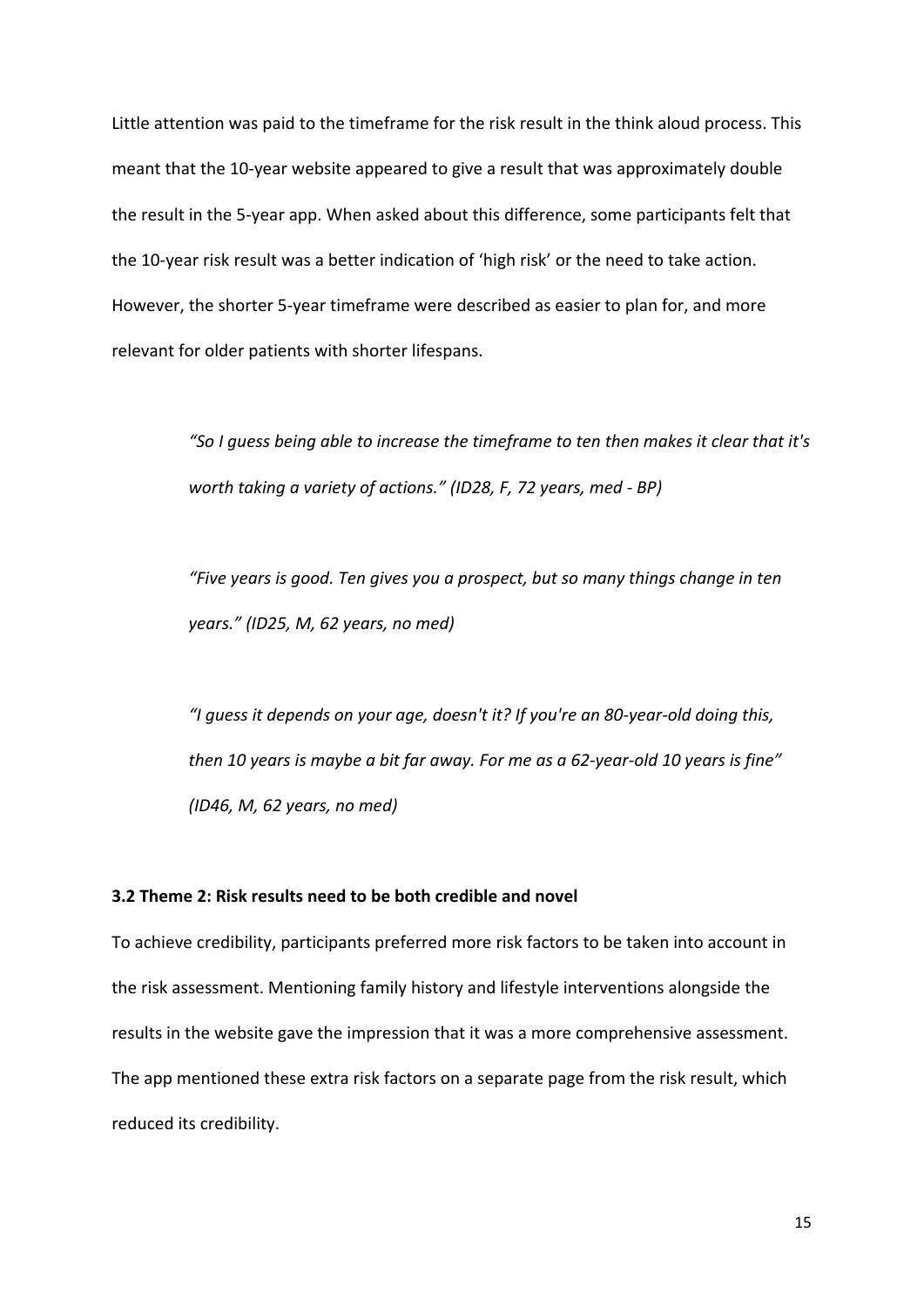*"Gee it's (app) very basic. Surely it needs more factors feeding in what we just did…We put in age, gender, higher blood pressure reading and cholesterol reading…no questions about exercise, no questions about lifestyle stress." (ID13, M, 62 years, med ‐ diabetes)*

When prompted to reflect on their risk results in the interview, participants described their expectations about their risk level. The pre‐medication risk result was generally perceived as too low considering a doctor had recommended medication. Some low risk participants not on medication also felt their risk should be higher, and even chose to view information from a higher risk category than the result had suggested (e.g. picking moderate risk when the result said they were low risk).

> *"I would have thought to myself if it's only 8% why bother. Is what I would have thought to be honest with you. Um, if somebody had told me it was 50% or something like that I would have thought, my god, what have I got to do." (ID81, M, 69 years, med – chol and BP, est. CVD)*

*"It means pretty low, I actually think, I think I'm a lot higher than that. If you were to put into, I you were to put into more detail about my life I think I would come up as high as opposed to low." (ID21, F, 43, no med)*

However, some risk formats could be surprising without reducing credibility. Participants showed interest in the concept of future risk ‐ that their CVD risk would increase over time, and that intervention now was to prevent CVD outcomes in future. This concept arose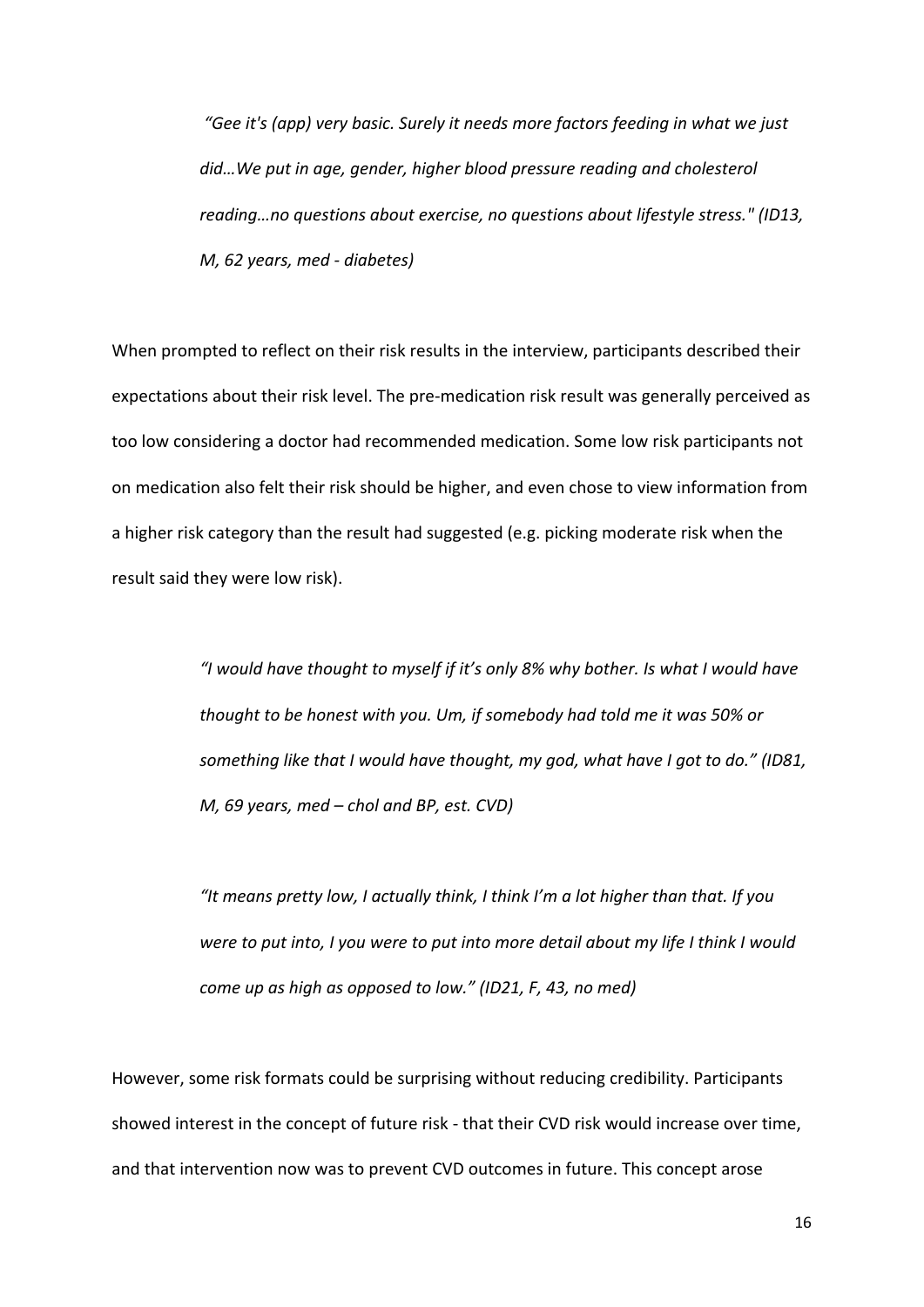either through calculating their future risk at an older age, or comparing the 5‐year and 10‐ year results.

> *"Oh, gosh…But that's, you know, that's ok, so in 12 years' time. Because age increases your risk….Yeah, so that looks much more serious." (ID7, F, 48 years, ceased BP med)*

*"Because I hadn't actually thought about that, that the cholesterol isn't for right now, it is stopping it from causing a problem further down the track." (ID53, F, 57 years, med ‐ chol)*

The response to future risk appeared to be enhanced by using a longer timeframe (10‐year risk) with a colour‐coded icon array, because participants focused on the higher number of red faces. This was described as more impactful than the bar graph comparing to target/average risk, although some felt the smiley faces were childish or trivialised the seriousness of CVD.

> *"I prefer the smiley faces because they're more impactful…. This [bar] graph I can ignore quite easily. But the other graph whether it's because of the content in it, I don't know but it makes you appreciate the ‐ what 13% means and what 26% means versus a lesser number." (ID22, M, 68 years, med – chol and BP, est. CVD)*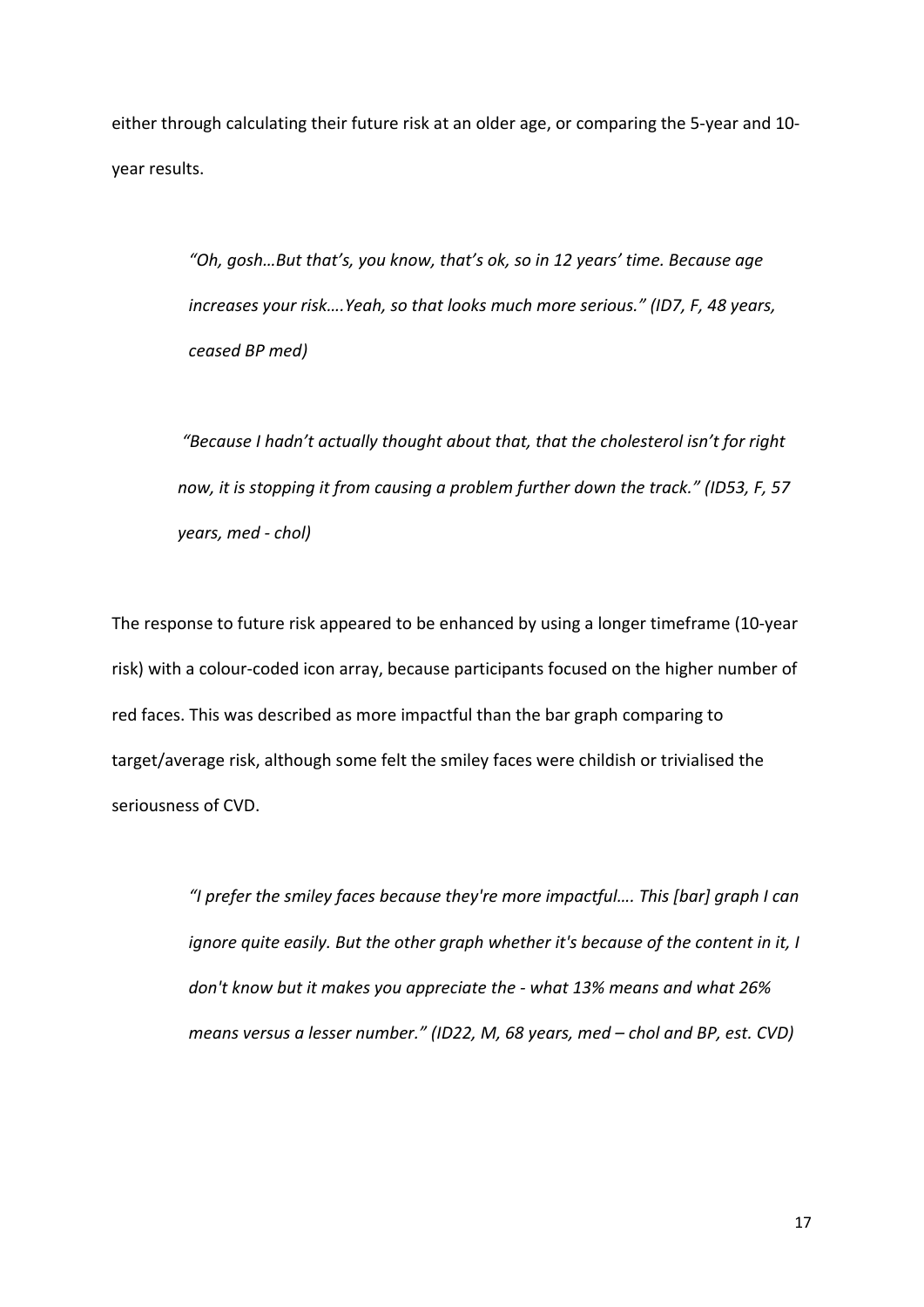*"So I think if I had a lot of frowning faces I would be like wow, I really have to change something. It's kind of in your face because it's red and it's kind of like that danger symbol from the colour." (ID4, F, 39 years, no med)*

*"Cos we've got so many smiley faces there…I think it gives you very much…the idea that it's not very bad. I think that it really, what this should be is giving you a much serious, much more serious message to say look, this is a problem." (ID7, F, 48 years, ceased BP med)*

#### **3.3 Theme 3: Selective attention to interventions**

The risk calculators showed the effects of single interventions on CVD risk. Those who were not taking medication often focused on side effects and the small risk reduction they would get compared to their probabilistic risk and lifestyle interventions.

*"No wonder they're really reluctant to give you that stuff [statins]...Just because of those side effects. ...The physical activity is my preference and if that helps and my diet I'm happy to do that." (ID12, F, 57 years, no med)*

In contrast, those on medication described medication as beneficial even when the risk reduction was very small, as confirmation that they were doing the right thing. This was the case even for participants who had expressed a preference to stop taking these medications.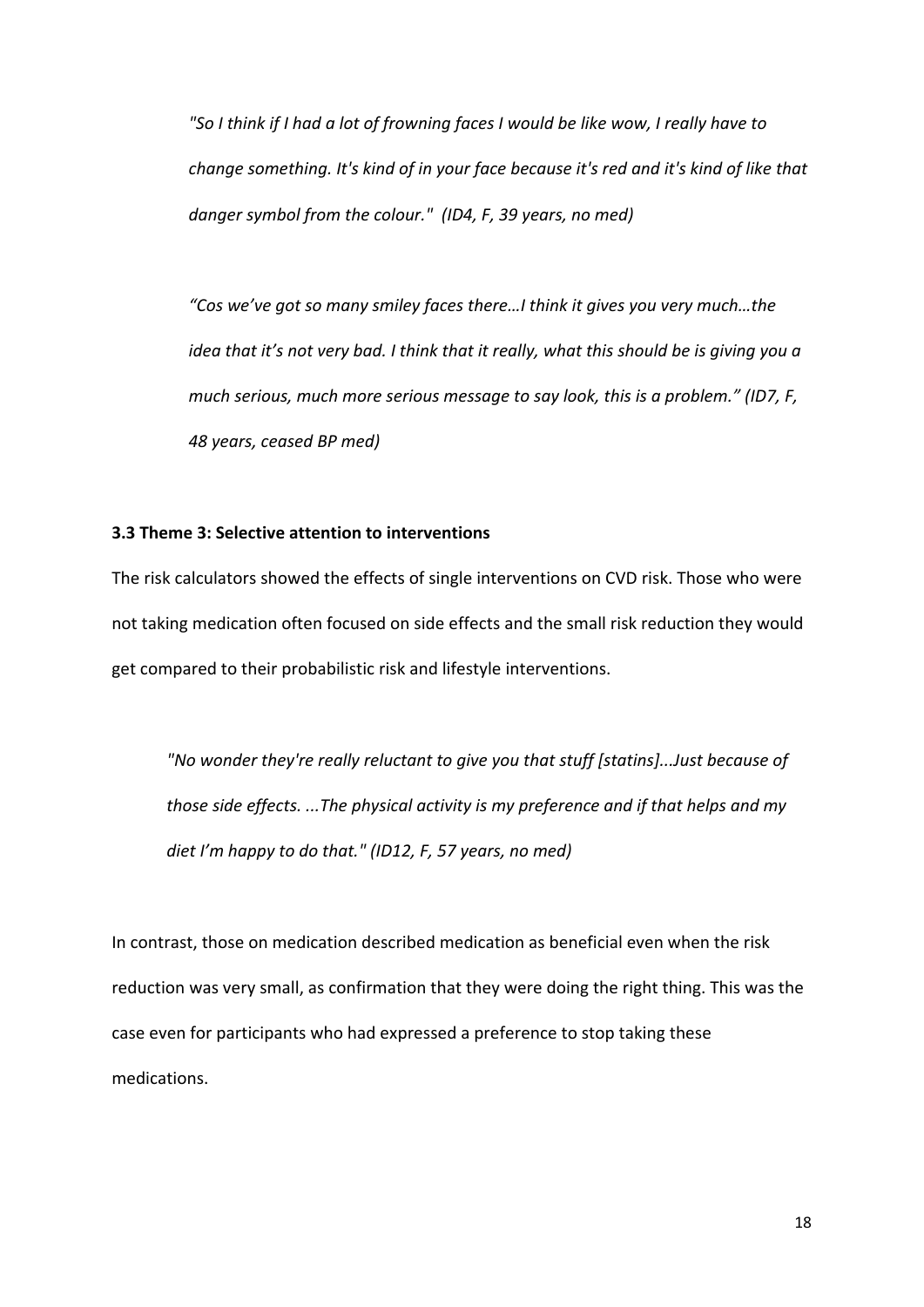*"So taking the meds is good....By how much I wouldn't know unless I use an app like this but again it's bleeding obvious that if you do one thing it has a positive effect on one thing then it will have a flow on in the event of something else." (ID13, M, 62 years, med ‐ diabetes)*

*"There's five of them, there's only four, doesn't matter, it's improvement, I would say, "Oh, that's good" (ID60, M, 64 years, med – chol and BP, est. CVD)*

#### **4. DISCUSSION AND CONCLUSION**

### **4.1 Discussion**

We identified three key themes from showing participants their personalised CVD risk in various risk formats/timeframes. Firstly, numerical risk estimates were difficult to understand without a clear reference point (i.e. risk is 'high' or 'low'). Secondly, current risk needed to match expectations to be credible, but future risk was seen as novel and motivating. Thirdly, there appeared to be selective attention to interventions in a way that reinforced current medication adherence or avoidance.

Our findings suggest CVD risk calculators should include a variety of formats in order to meet the expectations of different patients. Drawing on a theoretical framework, we propose that different risk formats could overcome heuristics that may bias decision making. These are summarised in Table 3, and illustrated with examples in Figure 3.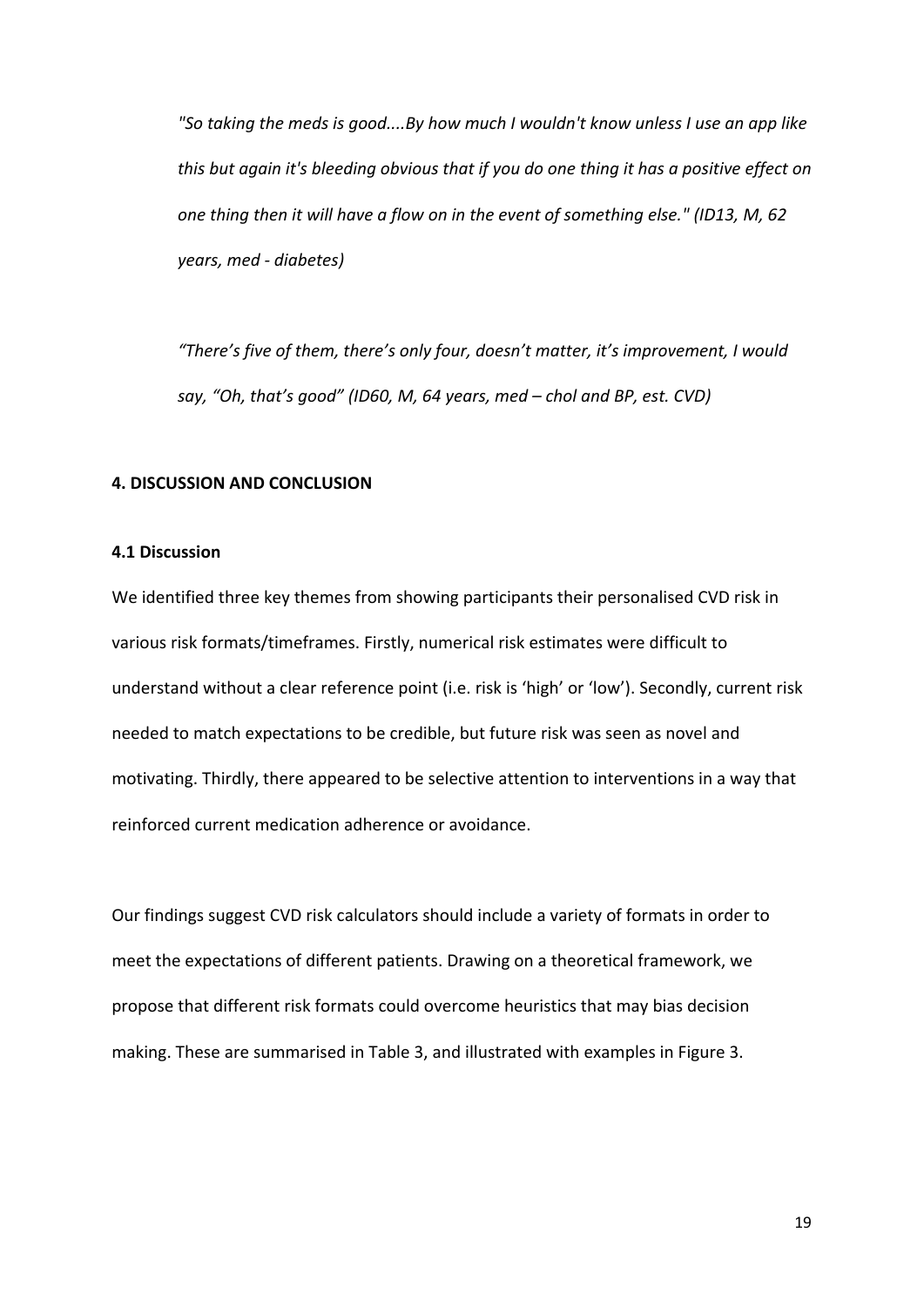| <b>Risk concept</b>                                                           | <b>Useful risk formats</b>                                                                                                         | <b>Key heuristics and biases</b>                                                                                                                                            |
|-------------------------------------------------------------------------------|------------------------------------------------------------------------------------------------------------------------------------|-----------------------------------------------------------------------------------------------------------------------------------------------------------------------------|
| Binary<br>possibility (risk<br>does or does<br>not exist)                     | Icon array: frowning red<br>faces/smiling faces showing<br>that CVD event may happen                                               | Availability: negative emotional<br>response to red frowning faces                                                                                                          |
| Categorical<br>possibility<br>(verbal label<br>for level of<br>risk)          | Risk category: low, moderate,<br>high                                                                                              | Representativeness: Cognitive<br>dissonance re unmet<br>expectations about what own<br>risk / high risk should look like                                                    |
| Probabilistic<br>probability<br>(numerical<br>risk)                           | Percentage: verbal description<br>of numerical result (e.g. 32%<br>chance of CVD over 10 years)                                    | Anchoring and adjustment:<br>Base rate neglect with little<br>attention paid to timeframe =<br>longer timeframes with higher<br>numbers more likely to meet<br>expectations |
| Comparative<br>probability<br>(numerical risk<br>compared to<br>another risk) | Current risk vs future risk at an<br>older age if nothing changes<br>(e.g. 32% vs 46% over 10<br>years)                            | Anchoring and adjustment:<br>comparing future risk to<br>current risk increases impact of<br>future risk                                                                    |
| Incremental<br>probability<br>(numerical<br>change in risk)                   | Icon array: Effect of<br>intervention shown as green<br>smiling faces (e.g. 11% less<br>likely to have CVD event over<br>10 years) | Availability: positive emotional<br>response to green smiling<br>faces, and focus on either<br>benefits OR harms based on<br>medication views                               |

# **Table 3: Relationship between risk concepts, risk formats and heuristics/biases**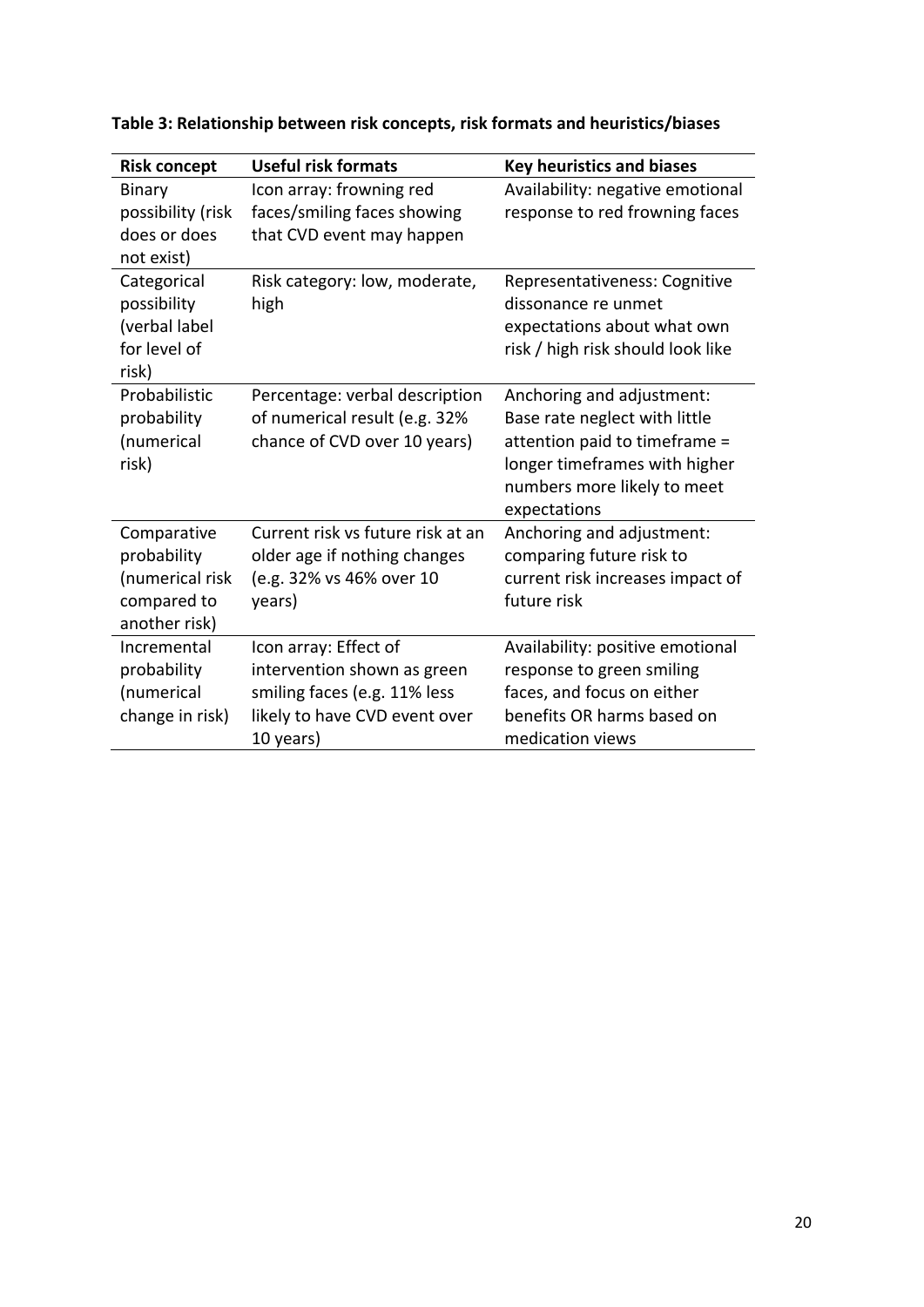

**Figure 3: Most meaningful risk formats**

These formats cover five distinct risk concepts according to Zikmund‐Fisher's taxonomy: *binary possibility* (icon array indicating that a CVD event may or may not happen with frowning/smiling faces), *categorical possibility* (verbal risk category indicating low, moderate or high possibility of a CVD event), *probabilistic probability* (percentage chance of a CVD event occurring), *comparative probability* (comparing current risk to future risk in terms of CVD events), and *incremental probability* (the effect of an intervention on reducing CVD events) [27]. Bar graphs comparing current risk to average risk or target risk (with ideal risk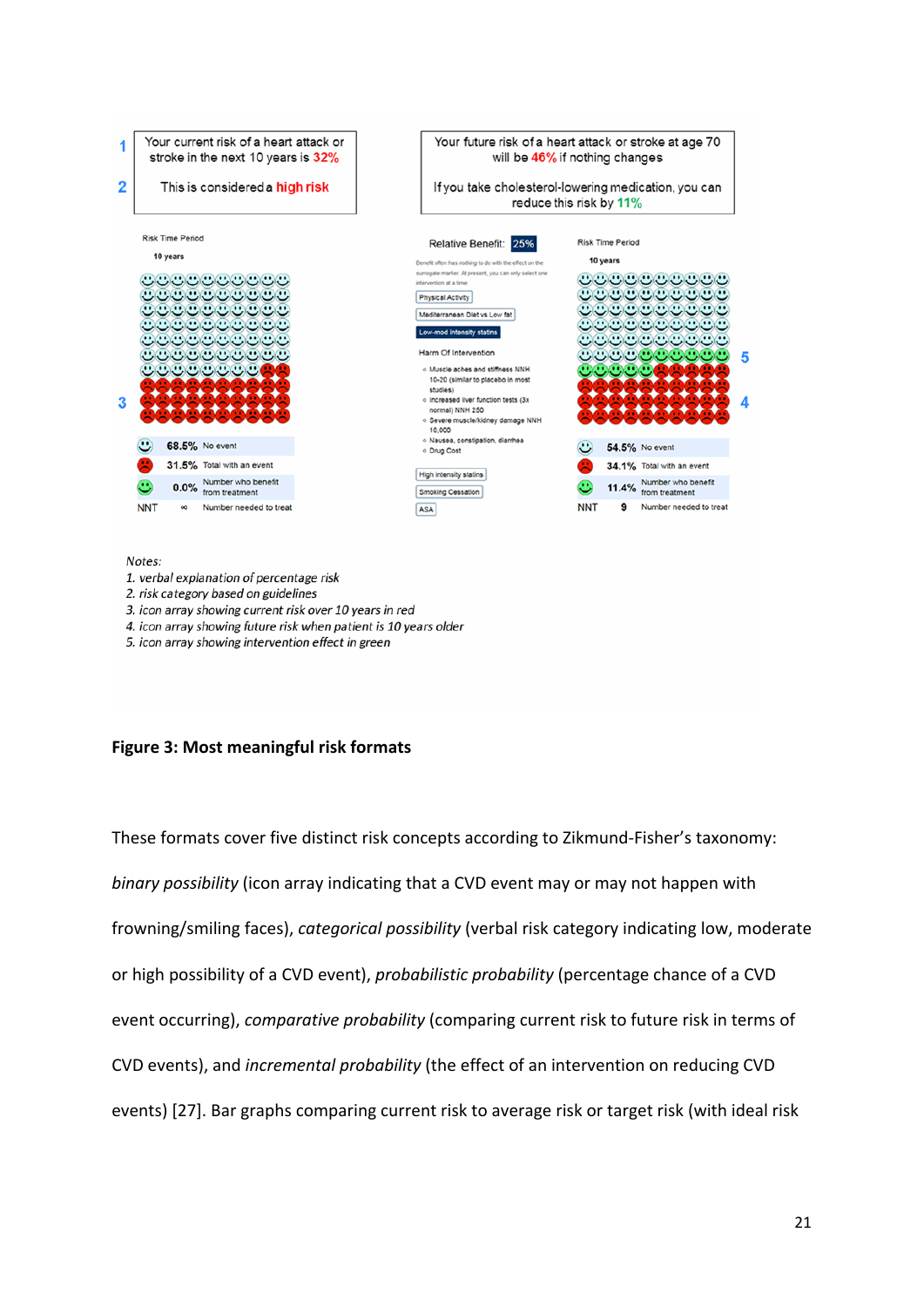factors) did not resonate as well as icon arrays showing future risk with participants in this study.

The importance of providing appropriate context for risk is supported by the vast literature on cognitive heuristics and biases [20, 21]. For availability, participants appeared to engage with the salient faces in the icon array, with more negative emotional responses to red frowning faces and positive responses to green smiling faces. They also demonstrated a bias towards either benefits or harms of interventions depending on their medication views, and had difficulty imagining how evidence‐based intervention effects related to their specific personal lifestyle. For representativeness, participants questioned the credibility of the calculator if the result was incompatible with prior perceived risk and what 'high risk' should look like, and ignored information that was inconsistent with their current status as someone on medication (suggesting high risk) or off medication (suggesting low risk). For anchoring and adjustment, participants used current risk to judge future risk, and used the first 5‐year risk result to judge the second 10‐year risk result. They also showed a form of 'base rate neglect' by ignoring the timeframe for the risk result until it was pointed out. Table 3 shows how these heuristics and biases relate to key risk formats and concepts in this study.

These heuristics and biases could be used to make the CVD risk concept more meaningful to individual patients. Explaining how additional risk factors relate to the risk calculation may ensure credibility and address cognitive dissonance when the result doesn't match expectations (e.g. weight is not included in the risk calculation because its effect on CVD risk is accounted for by blood pressure and cholesterol). Expectations about what 'high risk'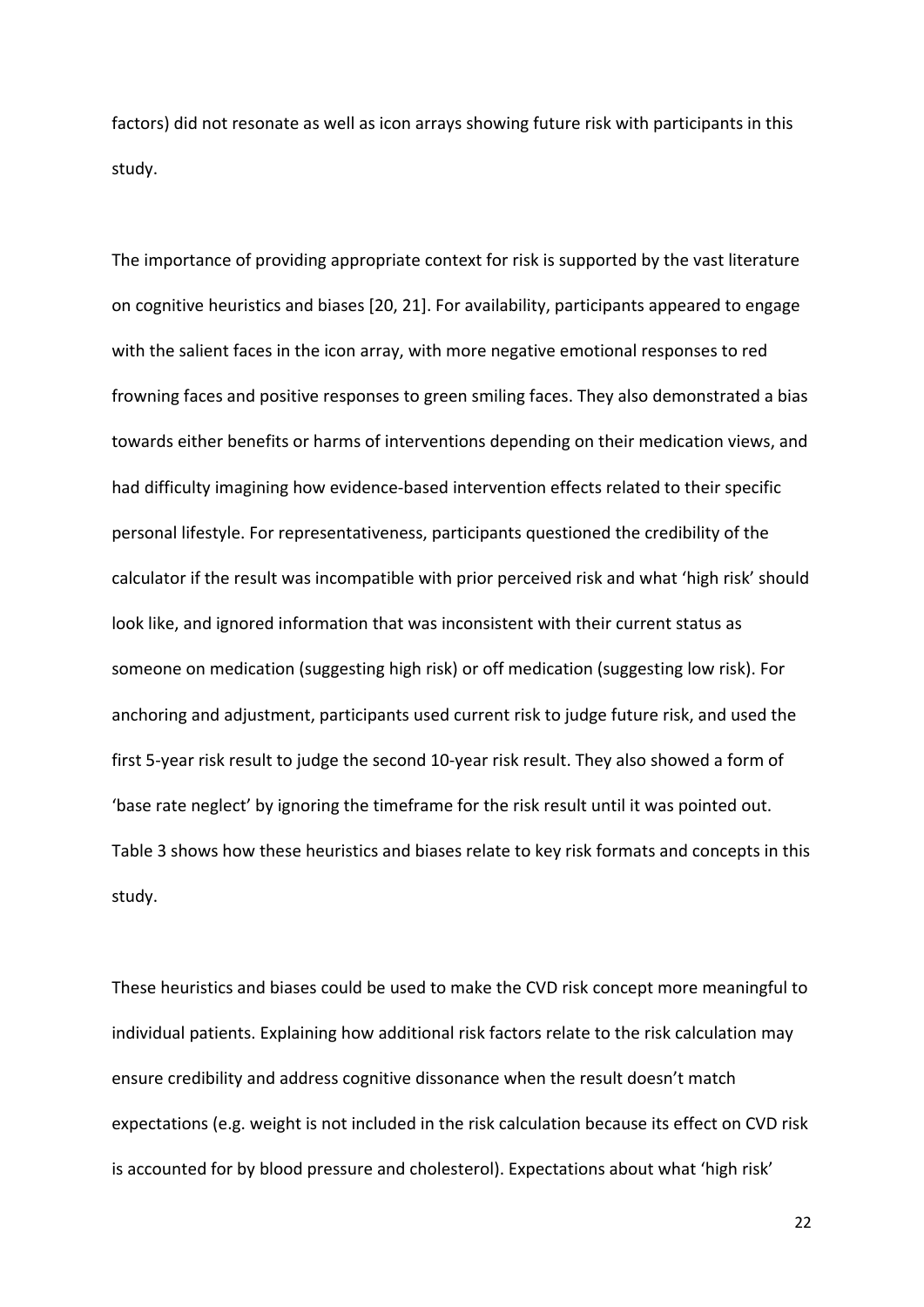should look like can be addressed by using longer timeframes, and making use of anchoring effects by comparing current and future risk. Incremental probability to show the benefits of medication and lifestyle change may be more effective when the availability heuristic is invoked through use of affective risk formats (e.g. using symbolic colour and emotion through red frowning faces to convey risk). More direct comparisons of the effect of medication versus lifestyle changes (both benefits and harms) may be needed to overcome selective attention to incremental probability. Risk communication could also make better use of the availability heuristic, by framing interventions in a way that immediately relate to the patient's own lifestyle (e.g. walk 1 extra hour/week, cut 1 dairy serve/day).

These findings are compatible with previous research on the meaning of risk in CVD and other health areas. In CVD, previous studies have found more engagement and emotional reactions to salient risk formats such as heart age [28, 29], but this may be counteracted by questioning risk results that don't match expectations [11, 30]. Subjective perceptions of the need for medication may be focused on treating individual risk factors [31] and do not necessarily match actual estimates of CVD event reduction. The effect of age is also important to convey, since older age is the biggest predictor of under‐estimating your own CVD risk [32]. Similar findings have also been demonstrated in cancer, where the clinical definition of 'high risk' does not necessarily match subjective perceptions [33], and specific risk formats can make people more or less receptive to medication [34, 35]. Providing a specific risk label (e.g. very common/rare) alongside risk has been found to enhance patient understanding of medication effects [36].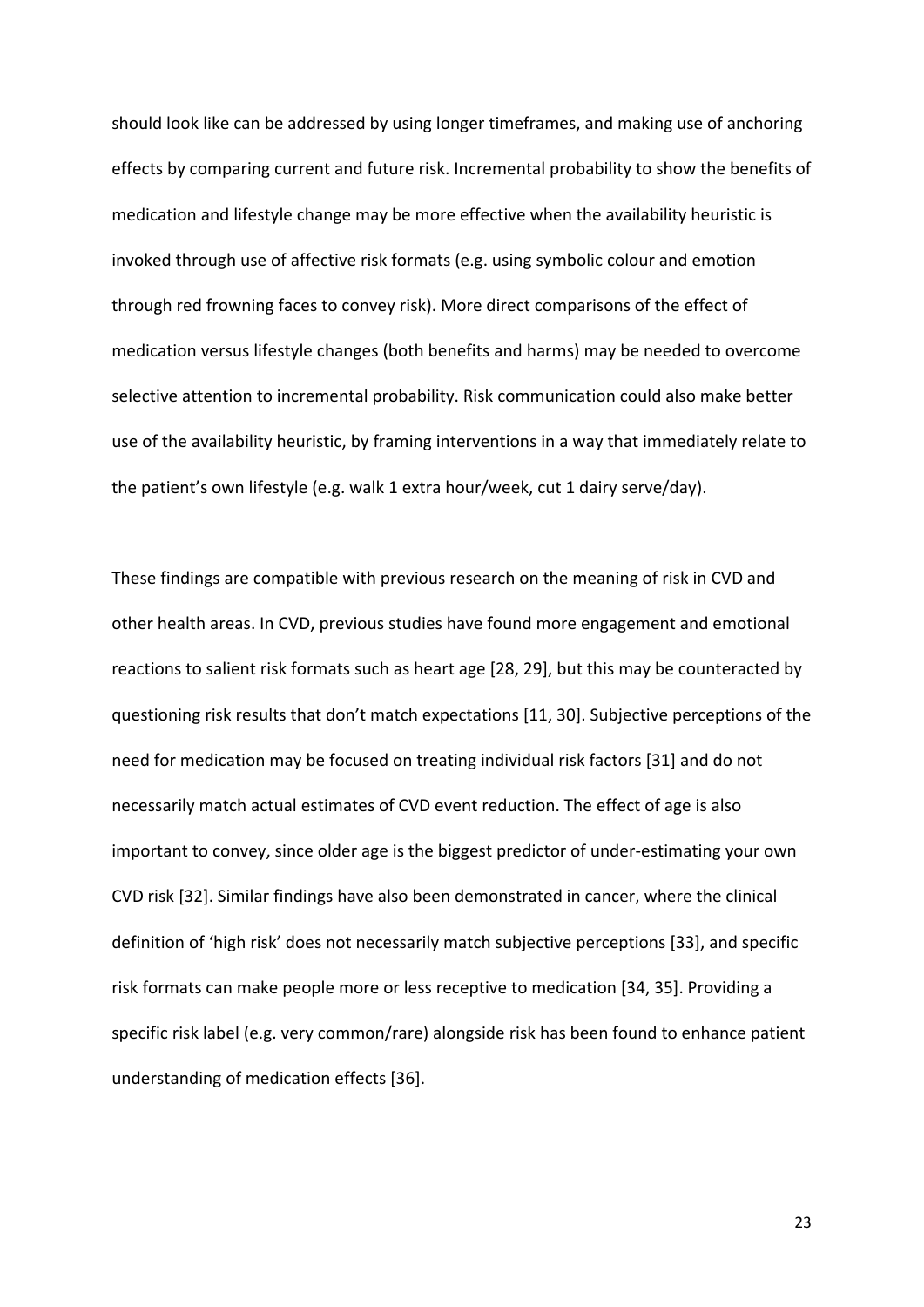These qualitative findings could be complemented with quantitative testing of the suggested formats to test whether they improve patients' understanding of their CVD risk. The sample only included people who agreed to participate in a study on CVD risk, who may be more aware of their own risk compared to a new patient encountering their first risk assessment. The findings may also be different if a doctor was taking patients through this information.

#### **4.2 Conclusion**

The findings of this study suggest that probabilistic CVD risk may be more meaningful to patients when shown over a longer timeframe (10‐year versus 5‐year risk) with a verbal risk category (e.g. low or high), comparison to future risk using an icon array format, and the effect of interventions relevant to the patient. GPs need multiple, tailored formats for probabilistic CVD risk that can be adapted to suit the information needs of the patient.

#### **4.3 Practice implications**

For clinical practice, inconsistencies between international guidelines in terms of timeframes, risk factors and outcomes need to be clearly explained, to avoid confusion amongst GPs and patients about the meaning of a specific probability [1]. The influence of the chosen timeframe on risk perception should also be considered when developing guidelines and associated communication tools: choosing 5‐year, 10‐year or lifetime risk estimates can impact perceived risk. Ideally, thresholds for defining low versus high risk need to match patient expectations, which could potentially be addressed by a tailored approach based on manipulating the timeframe: those who view 10% as a high risk could receive a short timeframe, while those who view 50% as a high risk might need a longer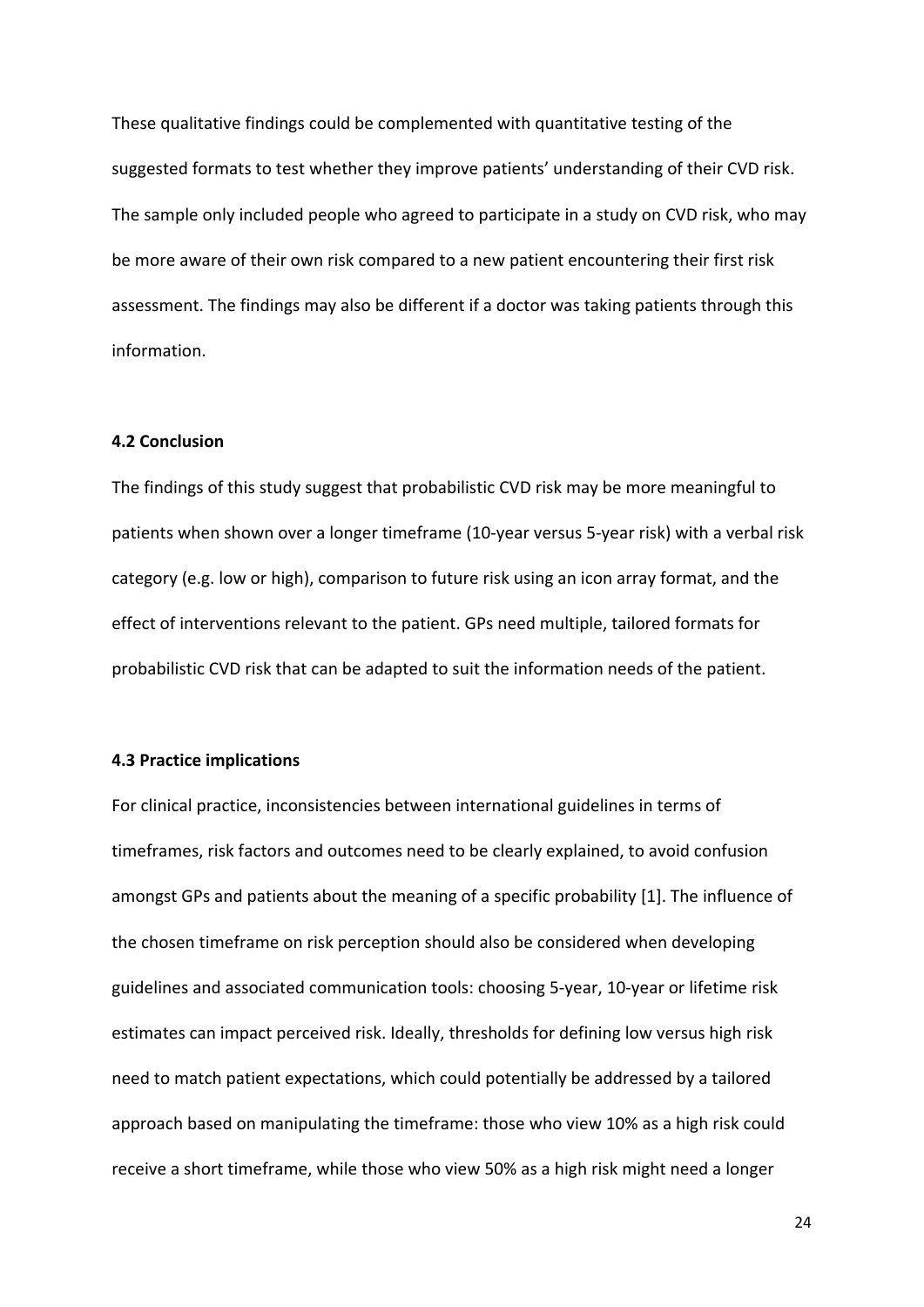timeframe to convey the need for action. However, the timeframe would need to be clearly highlighted and explained to address base rate neglect and ensure patients make an informed choice. Future research could investigate optimal ways to present risk information in a way that 'debiases' our decision making through greater awareness of heuristics [37].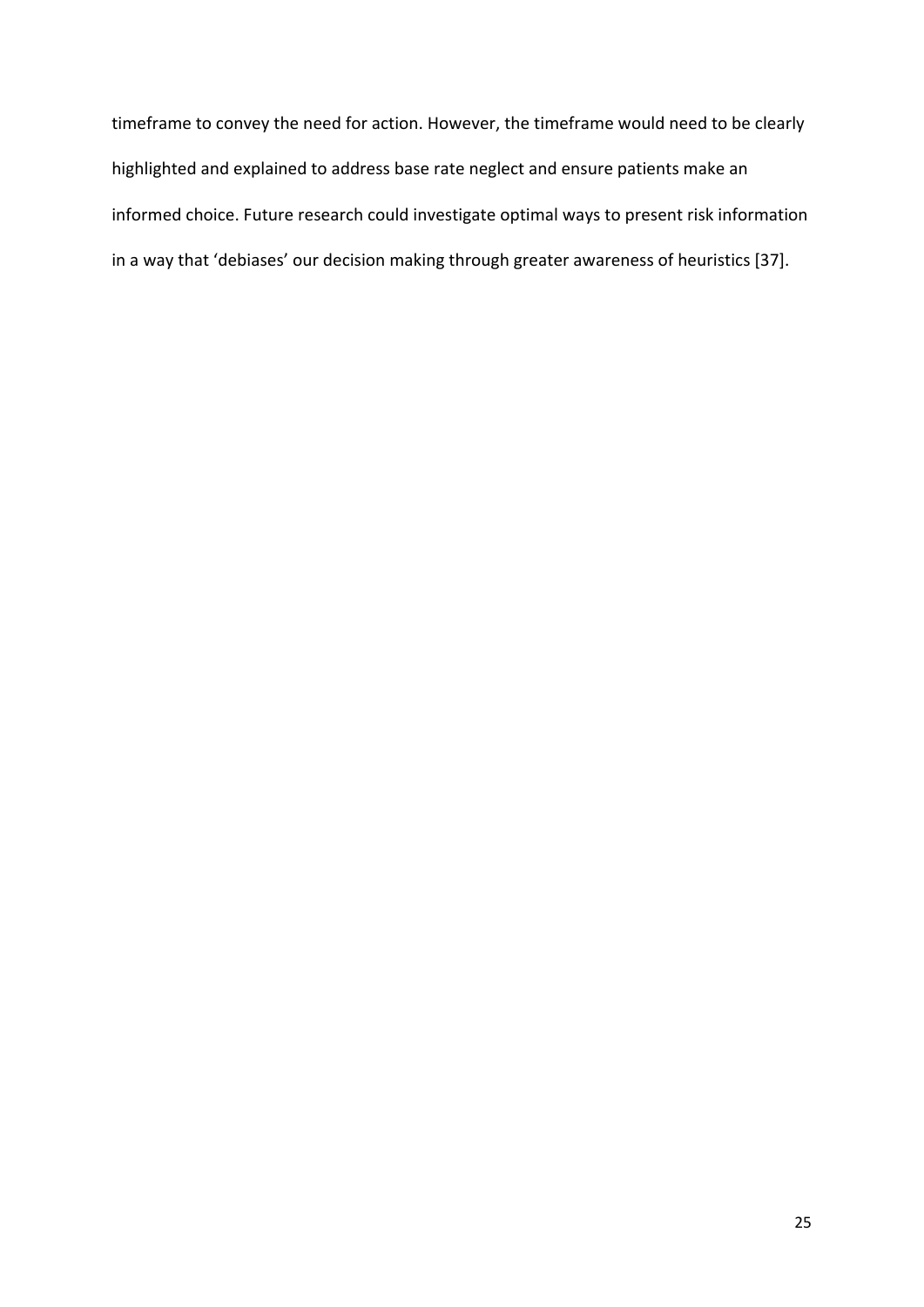#### **Acknowledgements**

The authors would like to thank the patients who participated in the study, the GPs for assistance with recruitment, and Jingbo Liu for technical assistance with developing the CVD risk calculator within the Healthy.me app.

#### **Funding**

The study was supported by the National Health and Medical Research Council (NHMRC) through the Screening and Test Evaluation Program (No. 633003). The funders had no role in the design or conduct of the study; in the collection, analysis, and interpretation of the data; or in the preparation or approval of the manuscript.

#### **Authorship contributions**

All authors have materially participated in this research and/or article preparation. CB was responsible for the study conception, and contributed to study design, development of study materials, data collection, analysis, interpretation, drafting and revising the manuscript. SM contributed to the development of study materials, data collection, analysis, interpretation, and revising the manuscript. AL contributed to the development of study materials, analysis, and revising the manuscript. JJ contributed to study design, development of study materials, interpretation, and revising the manuscript. JD contributed to study design, development of study materials, interpretation, and revising the manuscript. LT contributed to interpretation and revising the manuscript. KM contributed to study design, development of study materials, interpretation, and revising the manuscript. All authors read and approved the final manuscript.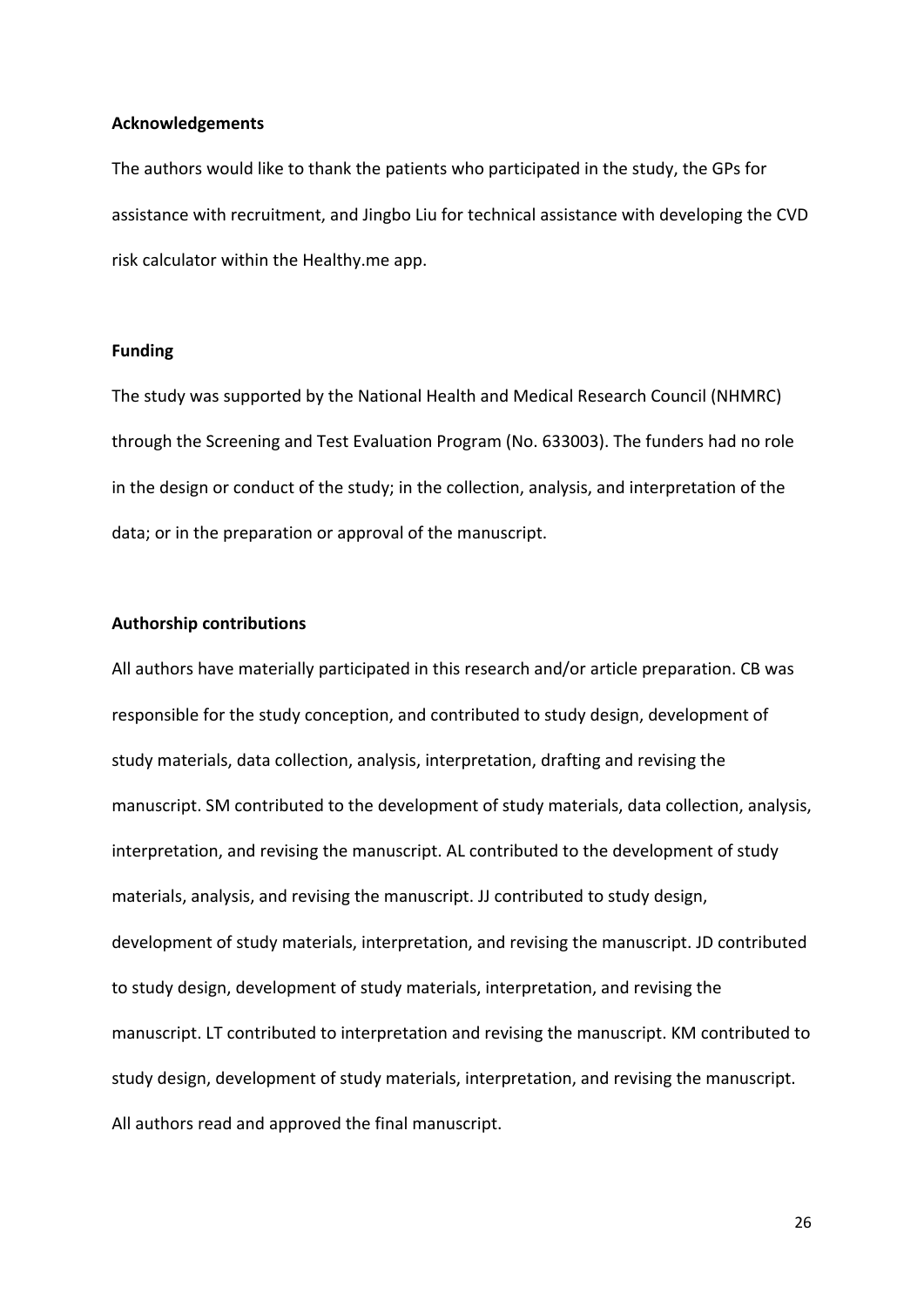# **Conflicts of interest**

The University of New South Wales and Annie Lau could benefit from the commercial exploitation of the Healthy.me platform or its technologies. The other authors have no conflicts of interest to declare.

# **Ethical approval and participant consent**

Ethical approval for the study was obtained through the Human Research Ethics Committee of the Sydney Local Health District (Protocol No. X11‐0200). Each participant gave written consent before participating in the interview. I confirm all patient/personal identifiers have been removed or disguised so the patient/person(s) described are not identifiable and cannot be identified through the details of the story.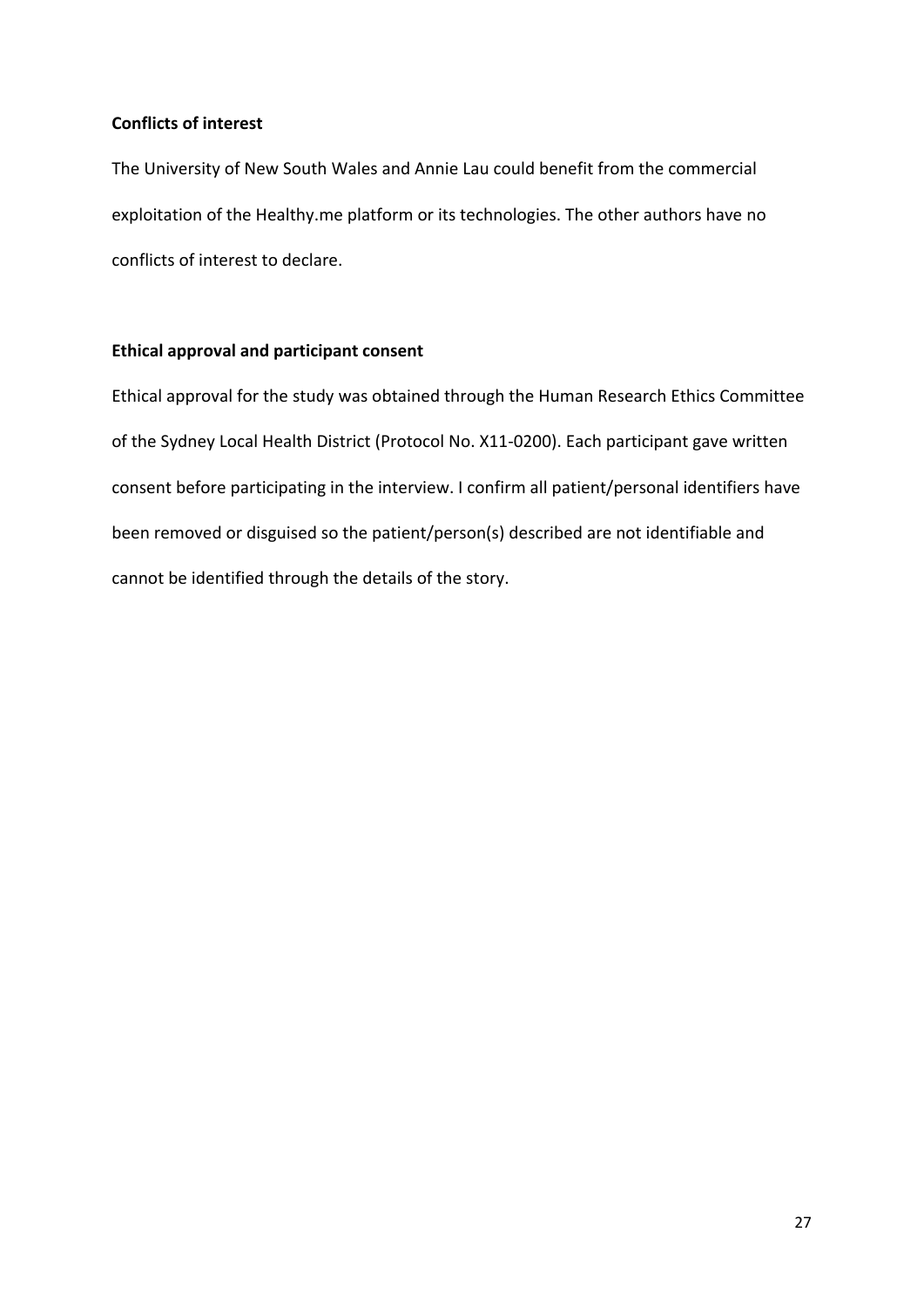#### **REFERENCES**

[1] B.S. Ferket, E.B. Colkesen, J.J. Visser, S. Spronk, R.A. Kraaijenhagen, E.W. Steyerberg, M.G.M. Hunink, Systematic review of guidelines on cardiovascular risk assessment: which recommendations should clinicians follow for a cardiovascular health check?, Arch. Intern. Med. 170 (2010) 27‐40. DOI: 10.1001/archinternmed.2009.434

[2] K. Anderson, P. Odell, P. Wilson, W. Kannel, Cardiovascular disease risk profiles, Am. Heart J. 121 (1991) 293‐8. DOI: 10.1016/0002‐8703(91)90861‐B

[3] R. D'Agostino, S. Ramachandran, R. Vasan, M. Pencina, P. Wollf, M. Cobain, J. Massaro, W. Kannel, General cardiovascular risk profile for use in primary care: the Framingham Heart Study, Circulation 117 (2008) 743‐53. DOI: 10.1161/CIRCULATIONAHA.107.699579

[4] R. Jackson, C.M.M. Lawes, D.A. Bennett, R.J. Milne, A. Rodgers, Treatment with drugs to lower blood pressure and blood cholesterol based on an individual's absolute cardiovascular risk, Lancet 365 (2005) 434‐41. DOI: 10.1016/S0140‐6736(05)17833‐7

[5] D.C. Goff, D.M. Lloyd‐Jones, G. Bennett, S. Coady, R.B. D'Agostino, R. Gibbons, P. Greenland, D.T. Lackland, D. Levy, C.J. O'Donnell, J.G. Robinson, J.S. Schwartz, S.T. Shero, S.C. Smith, P. Sorlie, N.J. Stone, P.W.F. Wilson, 2013 ACC/AHA Guideline on the Assessment of Cardiovascular Risk: a report of the American College of Cardiology/American Heart Association Task Force on Practice Guidelines, J. Am. Coll. Cardiol. 63 (2014) 2935‐59. DOI: 10.1016/j.jacc.2013.11.005

[6] National Intitute for Health and Care Excellence, NICE Clinical Guideline CG181: Lipid modification: cardiovascular risk assessment and the modification of blood lipids for the primary and secondary prevention of cardiovascular disease, National Institute for Health and Care Excellence , 2014.

[7] M.F. Piepoli, A.W. Hoes, S. Agewall, C. Albus, C. Brotons, A.L. Catapano, M‐T. Cooney, U. Corrà, B. Cosyns, C. Deaton, I. Graham, M.S. Hall, F.D.R. Hobbs, M‐L. Løchen, H. Löllgen, P. Marques‐Vidal, J. Perk, E. Prescott, J. Redon, D.J. Richter, N. Sattar, Y. Smulders, M. Tiberi, H.B. ven der Worp, I. van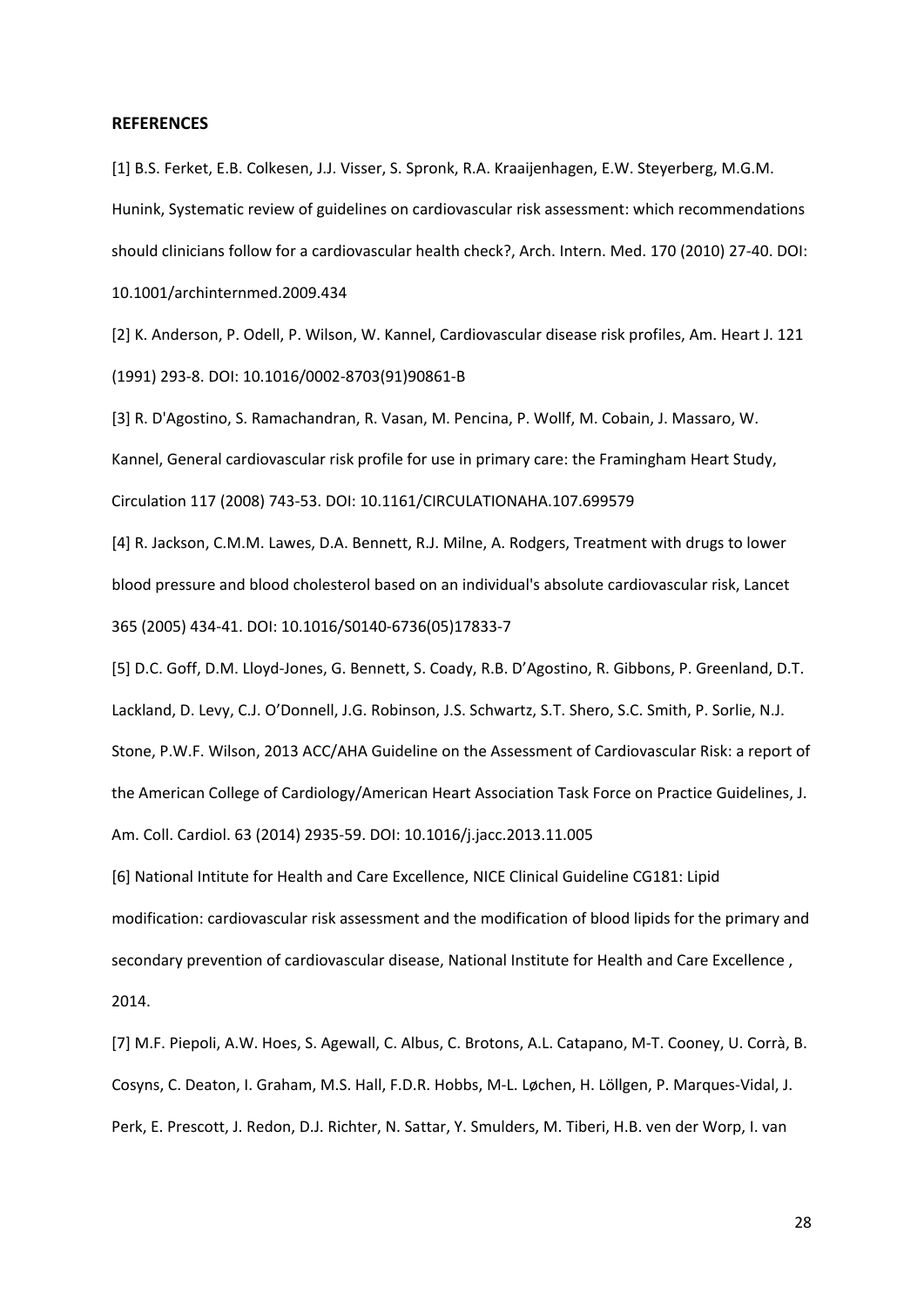Dis, W.M.M. Verschuren, 2016 European Guidelines on cardiovascular disease prevention in clinical practice, Eur. Heart J. 37 (2016) 2315‐81. DOI: 10.1093/eurheartj/ehw106

[8] National Vascular Disease Prevention Alliance (NVDPA), Guidelines for the assessment of absolute cardiovascular disease risk, NVDPA, 2009.

[9] National Vascular Disease Prevention Alliance (NVDPA), Guidelines for the management of absolute cardiovascular disease risk, NVDPA, 2012.

[10] New Zealand Guidelines Group, New Zealand Primary Care Handbook 2012 (Updated 2013): Cardiovascular Disease Risk Assessment, Ministry of Health, Wellington, 2013.

[11] C. Bonner, J. Jansen, B.R. Newell, L. Irwig, P. Glasziou, J. Doust, H. Dhillon, K. McCaffery, I don't believe it, but I'd better do something about it: patient experiences of online heart age risk calculators, J. Med. Internet Res. 16 (2014) e120. DOI: 10.2196/jmir.3190

[12] C. Bonner, J. Jansen, S. McKinn, L. Irwig, J. Doust, P. Glasziou, K. McCaffery, How do general practitioners and patients make decisions about cardiovascular disease risk?, Health Psychol. 34 (2014) 253‐61. DOI: 10.1037/hea0000122

[13] C. Bonner, J. Jansen, S. McKinn, L. Irwig, J. Doust, P. Glasziou, A. Hayen, K. McCaffery, General practitioners' use of different cardiovascular risk assessment strategies: a qualitative study, Med. J. Australia 199 (2013) 485‐9. DOI: 10.5694/mja13.10133

[14] C. Bonner, J. Jansen, S. McKinn, L. Irwig, J. Doust, P. Glasziou, K. McCaffery, Communicating cardiovascular disease risk: an interview study of General Practitioners' use of absolute risk within tailored communication strategies, BMC Fam. Pract. 15 (2014) 106. DOI: 10.1186/1471‐2296‐15‐106 [15] S. Neuner‐Jehle, O. Senn, O. Wegwarth, T. Rosemann, J. Steurer, How do family physicians communicate about cardiovascular risk? Frequencies and determinants of different communication formats, BMC Fam. Pract. 12 (2011) 15. DOI: 10.1186/1471‐2296‐12‐15

[16] J. Doust, S. Sanders, J. Shaw, P. Glasziou, Prioritising CVD prevention therapy: absolute risk versus individual risk factors, Aust. Fam. Physician 41 (2012) 805‐9.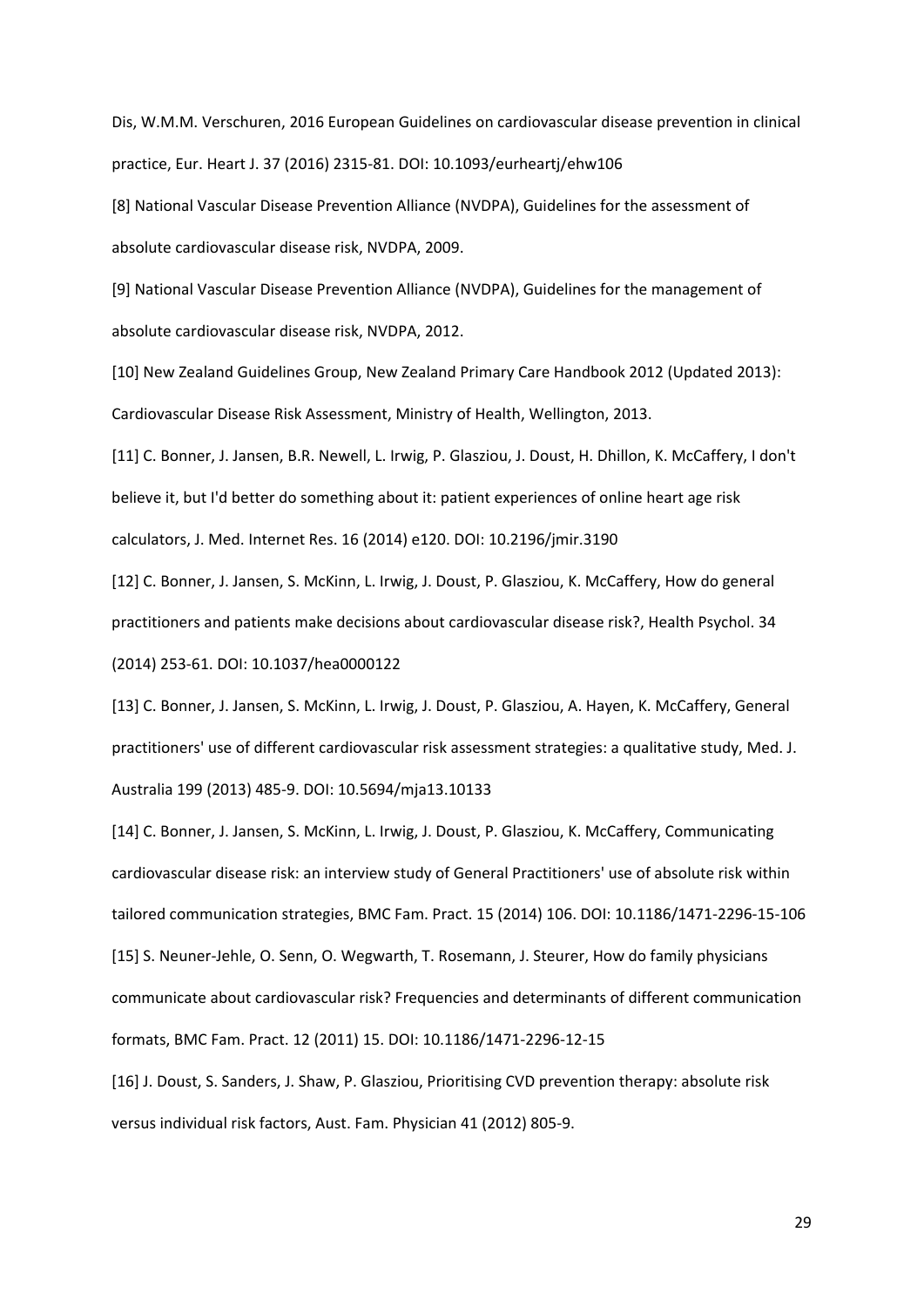[17] K.J. McCaffery, S.K. Smith, M. Wolf, The challenge of shared decision making among patients with lower literacy: a framework for research and development, Med. Decis. Making 30 (2010) 35‐ 44. DOI: 10.1177/0272989x09342279

[18] L.J. Trevena, B.J. Zikmund-Fisher, A. Edwards, W. Gaissmaier, M. Galesic, P.K. Han, J. King, M.L. Lawson, S.K. Linder, I. Lipkus, E. Ozanne, E. Peters, D. Timmermans, S. Woloshin, Presenting quantitative information about decision outcomes: a risk communication primer for patient decision aid developers, BMC Med. Inform. Decis. Mak. 13 (2013) S7. DOI: 10.1186/1472‐6947‐13‐S2‐S7 [19] C.A. Waldron, T. van der Weijden, S. Ludt, J. Gallacher, G. Elwyn, What are effective strategies to communicate cardiovascular risk information to patients? A systematic review. Patient Educ. Couns.

82 (2011) 169‐81. DOI: 10.1016/j.pec.2010.04.014

[20] D. Kahneman, Thinking, Fast and Slow, Farrar, Straus and Giroux, New York, 2011.

[21] A.K. Shah, D.M. Oppenheimer, Heuristics made easy: an effort-reduction framework, Psychol. Bull. 134 (2008) 207‐22. DOI: 10.1037/0033‐2909.134.2.207

[22] M.N. Marshal, Sampling for qualitative research, Fam. Pract. 13 (1996) 522‐5.

[23] G. Bowen, Naturalistic inquiry and the saturation concept: a research note, Qual. Res. 8 (2008)

137‐52. DOI: 10.1177/1468794107085301

[24] H. Kuusela, P. Paul, A comparison of concurrent and retrospective verbal protocol analysis, Am.

J. Psychol. 113(3) (2000) 387‐404. DOI: 10.2307/1423365

[25] J. Ritchie, L. Spencer, W. O'Connor, Carrying out qualitative analysis, in: J. Ritchie, L. Spencer (Eds.), Qualitative Research Practice: A Guide for Social Science Students and Researchers, Sage Publications, London, 2003, pp. 219–62.

[26] R.S. Barbour, Checklists for improving rigour in qualitative research: a case of the tail wagging the dog?, Brit. Med. J. 322 (2001) 1115‐7. DOI: 10.1136/bmj.322.7294.1115

[27] B.J. Zikmund‐Fisher, The right tool is what they need, not what we have: a taxonomy of appropriate levels of precision in patient risk communication, Med. Care Res. Rev. 70 (2013) 37S‐ 49S. DOI: 10.1177/1077558712458541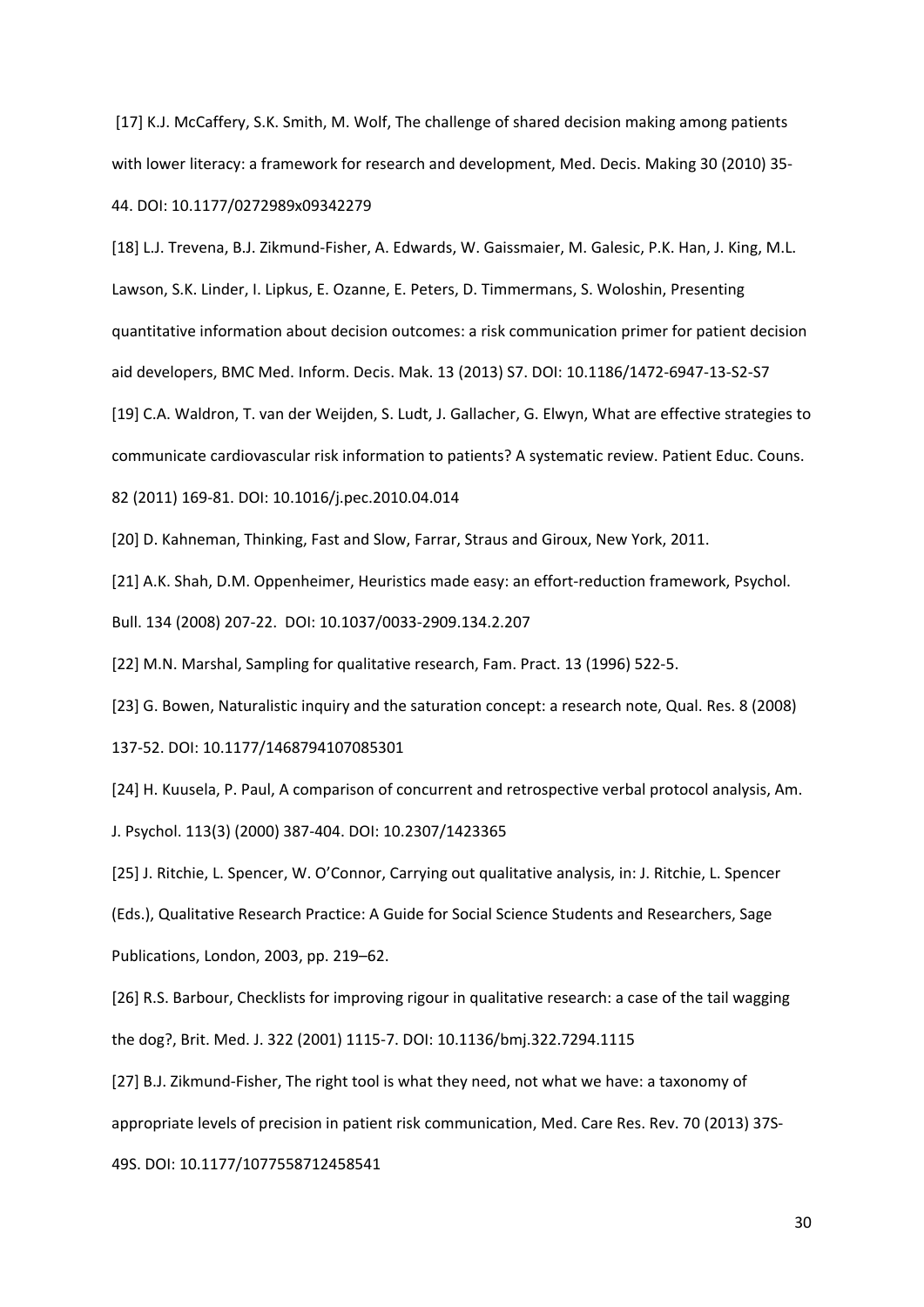[28] A.A. Lopez‐Gonzalez, A. Aguilo, M. Frontera, M. Bennasar‐Veny, I. Campos, T. Vicente‐Herrero, M. Tomas‐Salva, J. De Pedro‐Gomez, P. Tauler, Effectiveness of the heart age tool for improving modifiable cardiovascular risk factors in a Southern European population: a randomized trial, Eur. J. Prev. Cardiol. 22 (2015) 389‐96. DOI: 10.1177/2047487313518479

[29] A. Soureti, R. Hurling, P. Murray, W. van Mechelen, M. Cobain, Evaluation of a cardiovascular disease risk assessment tool for the promotion of healthier lifestyles, Eur. J. Cardiov. Prev. R. 17 (2010) 519‐23 DOI: 10.1097/HJR.0b013e328337ccd3.

[30] C. Bonner, J. Jansen, B.R. Newell, L. Irwig, A. Teixeira‐Pinto, P. Glasziou, J. Doust, S. McKinn, K. McCaffery, Is the 'heart age' concept helpful or harmful compared to absolute cardiovascular disease risk? An experimental study, Med. Decis. Making 35 (2015) 967‐78. DOI:

#### 10.1177/0272989X15597224

[31] L. Polak, J. Green, Using quantitative risk information in decisions about statins: a qualitative study in a community setting, Brit. J. Gen. Pract. 65 (2015) e264‐9. DOI: 10.3399/bjgp15X684433 [32] S. Oertelt-Prigione, U. Seeland, F. Kendel, M. Rücke, A. Flöel, W. Gaissmaier, C. Heim, R. Schnabel, V. Stangl, V. Regitz‐Zagrosek, Cardiovascular risk factor distribution and subjective risk estimation in urban women – the BEFRI Study: a randomized cross-sectional study, BMC Med. 13 (2015) 52. DOI: 10.1186/s12916‐015‐0304‐9

[33] A.J. Dillard, P.A. Ubel, D.M. Smith, B.J. Zikmund-Fisher, V. Nair, H.A. Derry, A. Zhang, R.K. Pitsch, S.H. Alford, J.B. McClure, A. Fagerlin, The distinct role of comparative risk perceptions in a breast cancer prevention program, Ann. Behav. Med. 42 (2011) 262‐8. DOI: 10.1007/s12160‐011‐9287‐8 [34] A. Fagerlin, B.J. Zikmund-Fisher, P.A. Ubel, "If I'm better than average, then I'm ok?": Comparative information influences beliefs about risk and benefits, Patient Educ. Couns. 69 (2007) 140‐4. DOI: 10.1016/j.pec.2007.08.008

[35] P.A. Ubel, D.M. Smith, B.J. Zikmund‐Fisher, H.A. Derry, J. McClure, A. Stark, C. Wiese, S. Greene, A. Jankovic, A. Fagerlin, Testing whether decision aids introduce cognitive biases: results of a randomized trial, Patient Educ. Couns. 80 (2010) 158‐63. DOI: 10.1016/j.pec.2009.10.021